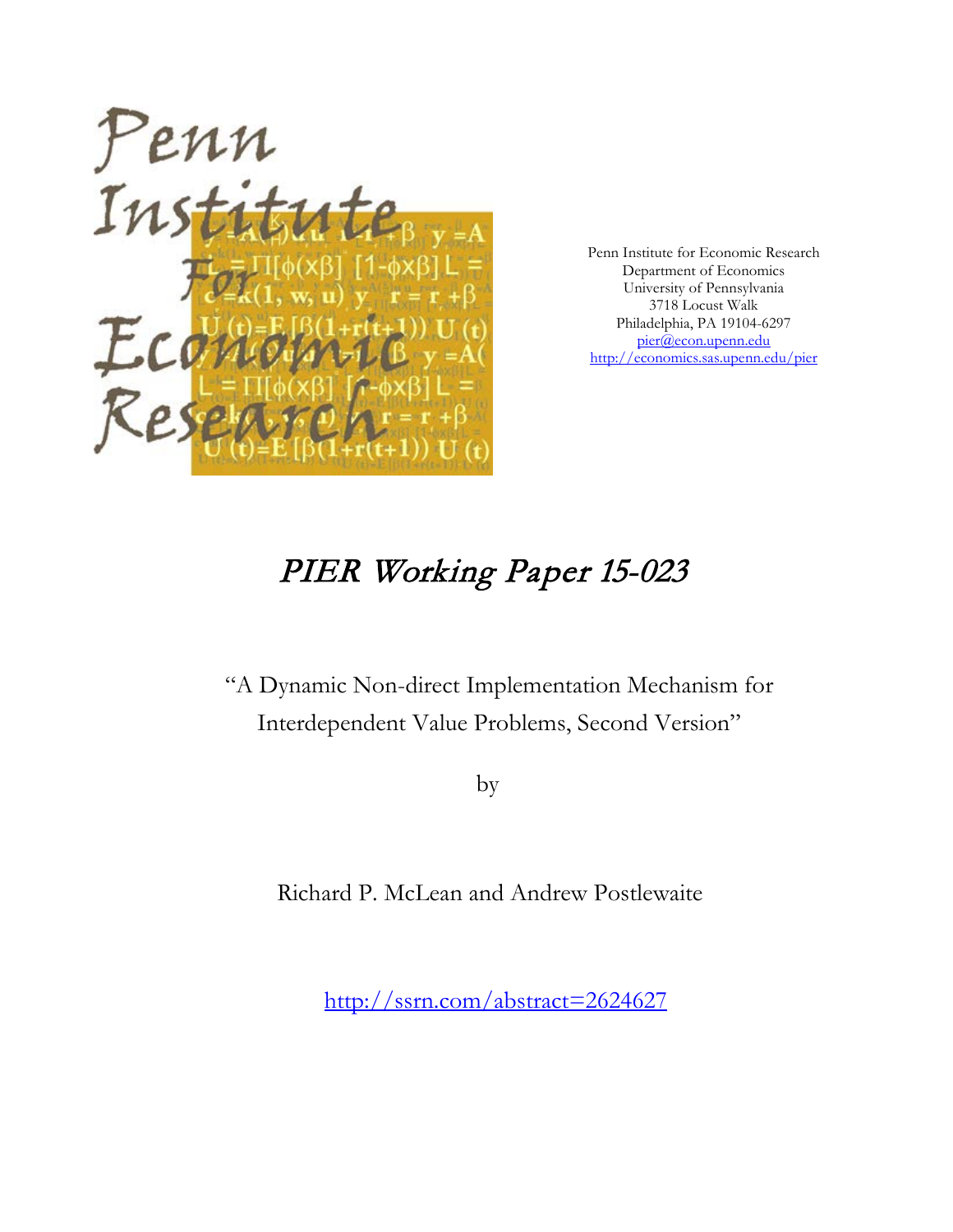## A Dynamic Non-direct Implementation Mechanism for Interdependent Value Problems

Richard P. McLean Rutgers University

Andrew Postlewaite University of Pennsylvania

June, 2015

#### Abstract

Much of the literature on mechanism design and implementation uses the revelation principle to restrict attention to direct mechanisms. This is without loss of generality in a well defined sense. It is, however, restrictive if one is concerned with the set of equilibria, if one is concerned about the size of messages that will be sent, or if one is concerned about privacy. We showed in McLean and Postlewaite (2014) that when agents are informationally small, there exist small modifications to VCG mechanisms in interdependent value problems that restore incentive compatibility. We show here how one can construct a two-stage mechanism that similarly restores incentive compatibility while improving upon the direct one stage mechanism in terms of privacy and the size of messages that must be sent. The first stage essentially elicits that part of the agents' private information that induces interdependence and reveals it to all agents, transforming the interdependent value problem into a private value problem. The second stage is a VCG mechanism for the now private value problem. Agents typically need to transmit substantially less information in the two stage mechanism than would be necessary for a single stage mechanism. Lastly, the first stage that elicits the part of the agents' private information that induces interdependence can be used to transform certain other interdependent value problems into private value problems.

Keywords: Privacy, Auctions, Incentive Compatibility, Mechanism Design, Interdependent Values, Ex Post Incentive Compatibility, Informational Size

JEL Classifications: C70, D44, D60, D82

<sup>\*</sup>This paper is a revised version of our earlier paper "Informational Size and Two Stage Mechanisms". We thank the National Science Foundation for financial support. We thank Rakesh Vohra for helpful conversations and Zehao Hu for excellent proofreading.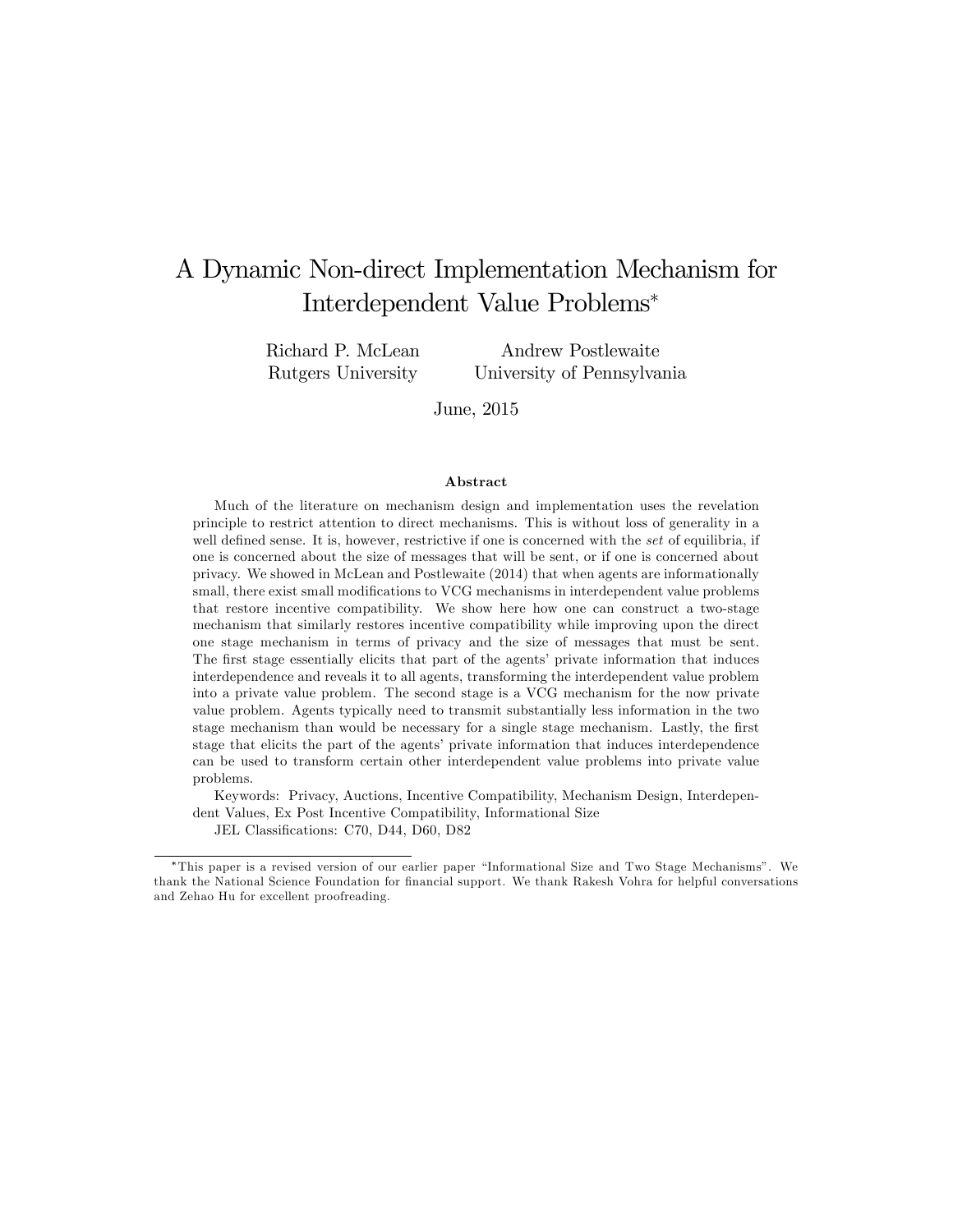## 1. Introduction

Much of mechanism design and implementation theory employs direct mechanisms. In these mechanisms, the participants' actions are taken to be their types, which embody all relevant information that is not common knowledge. In many applications, the analysis can be restricted to direct mechanisms without loss of generality since, for many mechanisms, the revelation principle holds: to any Bayes equilibrium of a game defined for a mechanism with given outcome function and message sets, there exists a payoff equivalent direct revelation mechanism in which truthful reporting is an equilibrium.

While it is correct that restricting attention to direct mechanisms is without loss of generality in this sense, there are important problems in which this is not the case. In a typical application of the revelation principle, one solves a principal-agent problem by maximizing the principalís utility function subject to incentive constraints requiring that the agent(s) announce truthfully. This will indeed yield an equilibrium of the revelation game, but there may be additional equilibria. Postlewaite and Schmeidler (1986) provides an example in which, in addition to the truthful-announcement equilibrium, there is a non-truthful equilibrium in which all agents with private information are strictly better off. Exact implementation aims at identifying sets of outcomes that can be implemented in asymmetric information problems in the sense that an outcome is an equilibrium outcome if and only if it is in the set. Much of that literature considers mechanisms in which agents announce more than their private type and demonstrates the benefits of going beyond direct mechanisms.<sup>1</sup>

There is a second reason to consider non-direct mechanisms. In a direct mechanism, agent i typically announces  $t_i \in T_i$ , where  $T_i$  is the set of possible types for i. In the implementation literature initiated by Hurwicz (1972)  $T_i$  was often taken to be the set of neoclassical preferences, or essentially the set of concave utility functions on  $\mathbb{R}^L_+$ . If no additional restrictions are placed on  $T_i$ , communicating is type entails sending an infinite dimensional message. It may well be the case that performance functions that can be exactly implemented in revelation games can also be implemented in non-revelation games in which agents need send dramatically less information than their full type.<sup>2</sup>

A third, and perhaps most significant, reason to consider non-direct mechanisms is a concern for privacy. Participants in a mechanism might be concerned about revealing all of their private information for two reasons. First, third parties may be able to intercept that information and use it to the detriment of the participating agent.<sup>3</sup> Second, even in the absence of a data breach, agents may be uneasy about how the information they transmit might be used in the future.<sup>4</sup> Given this concern, mechanisms that decrease the amount of information revealed relative to that revealed in a direct mechanism are a priori preferred. Our aim in this paper is to show how mechanisms that perform well in interdependent value problems can be improved upon with respect to privacy and the size of messages agents send by moving from a one stage direct

<sup>1</sup> See, e.g., Postlewaite and Schmeidler (1986), Palfrey and Srivastava (1989) and Jackson (1991).

<sup>2</sup>For example, Postlewaite and Wettstein (1989) show that the Walrasian correspondence can essentially be implemented by a mechanism in which agents announce prices and demands in contrast to the direct mechanism that would require infinite dimensional announcements.

The seminal paper on message size requirements of mechanisms is Mount and Reiter (1974); see Ledyard and Palfrey (1994, 2002) for more recent investigations of the message size requirements of mechanisms.

<sup>3</sup> See, e.g., https://corporate.target.com/about/shopping-experience/payment-card-issue-faq .

 $4$ See Heffetz and Ligett (2014) for examples and a nice discussion of this issue.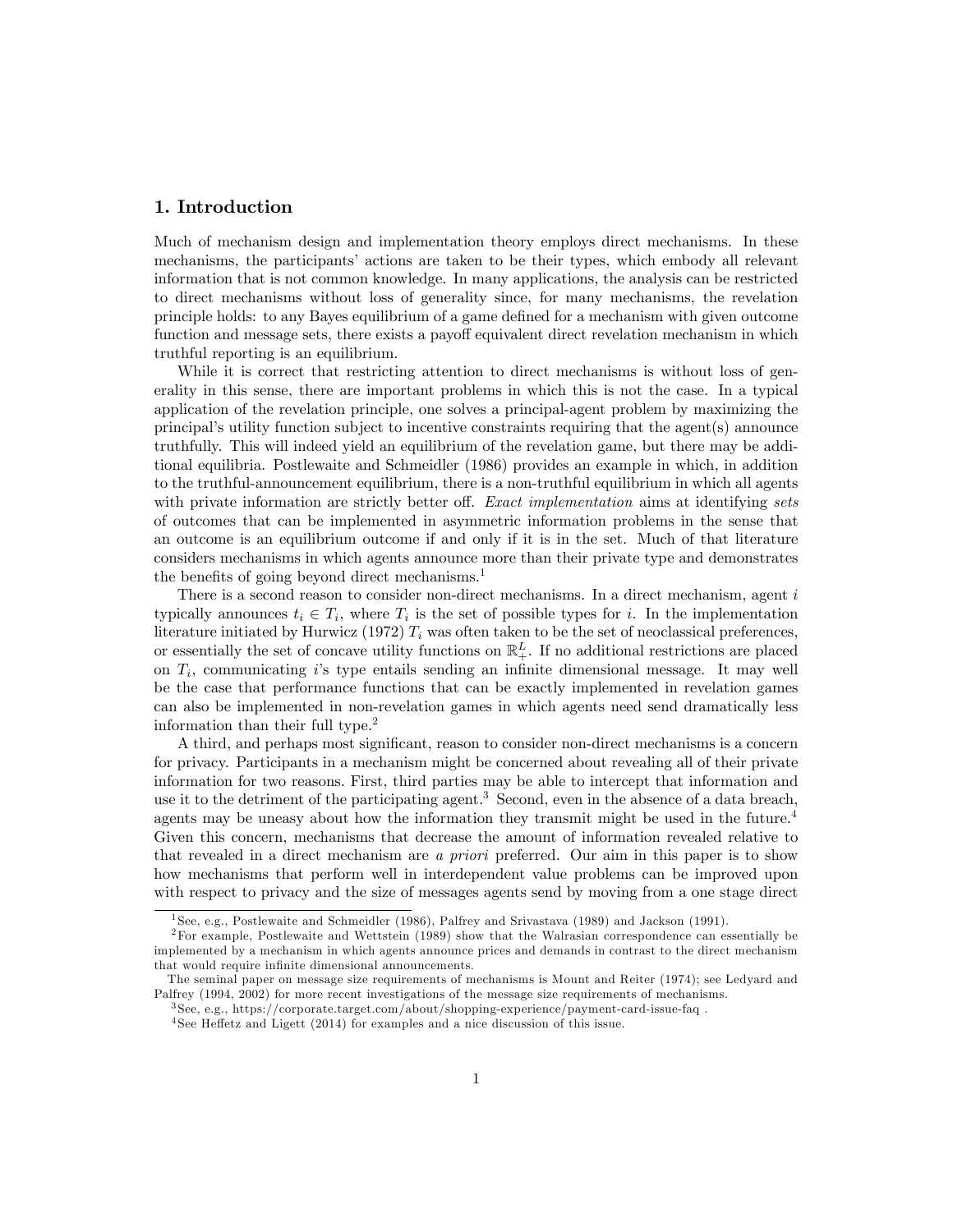mechanism to a two stage non=direct mechanism.

The Vickrey-Clarke-Groves mechanism (hereafter VCG) for private values environments is a classic example of a mechanism for which truthful revelation is ex post incentive compatible. It is well-known, however, that truthful revelation is generally no longer incentive compatible when we move from a private values environment to an interdependent values environment. In McLean and Postlewaite (2014) (henceforth MP (2014)) we showed that, when agents are informationally small in the sense of McLean and Postlewaite (2002), there exists a modification of a generalized VCG mechanism using small additional transfers that restores incentive compatibility. This paper presents an alternative, two-stage non-direct mechanism that accomplishes the same goal – restoring incentive compatibility for interdependent value problems. The advantage of the two stage mechanism relative to a single stage mechanism is that, for typical problems, agents need to transmit substantially less information.

We will explain intuitively the nature of the savings in transmitted information. Consider a problem in which there is uncertainty about the state of nature. An agent's private information consists of a state dependent payoff function and a signal correlated with the state. A single stage mechanism that delivers an efficient outcome for any realization of agents' types must do two things. First, it must elicit the information agents have about the state of nature to determine the posterior probability distribution given that information. Second, it must elicit agents' privately known state dependent payoffs. A two stage mechanism can separate the two tasks. First, elicit the information about the state of nature, but relay to agents the posterior distribution on the state of nature before collecting any additional information.

When agents are induced to reveal their information about the state of nature truthfully, relaying the posterior distribution on the state of nature converts the interdependent value problem into a private value problem. Knowing the probability distribution on the set of states of nature, agents need only report their expected utility for each possible social outcome rather than their utility for every social outcome in each of the states. Essentially, by moving from a one stage mechanism to a two stage mechanism, we can shift the job of computing expected utilities given the posterior from the mechanism to the agents, reducing the information that must be reported to the mechanism. An important side benefit of separating out the first stage elicitation of information is that the method can be used to transform other interdependent value problems into private value problems.

We provide an example of how our mechanism works in the next section, and present the general mechanism after that.

## 2. Example

The following single object auction example, a modification of the example in McLean and Postlewaite (2004), illustrates our basic idea. An object is to be sold to one of three agents. There are two equally likely states of the world,  $\theta_1$  and  $\theta_2$ , and an agent's value for the object depends on the state of the world. Agent is state dependent utility function can written as  $v_i = (v_i^1, v_i^2) = (v_i(\theta_1), v_i(\theta_2))$  where  $v_i^j$  is his utility of the object in state  $\theta_j$ . An agent's utility function is private information. In addition, each agent i receives a private signal  $s_i \in \{a_1, a_2\}$ correlated with the state. These signals are independent conditional on the state and the conditional probabilities are as shown in the following table.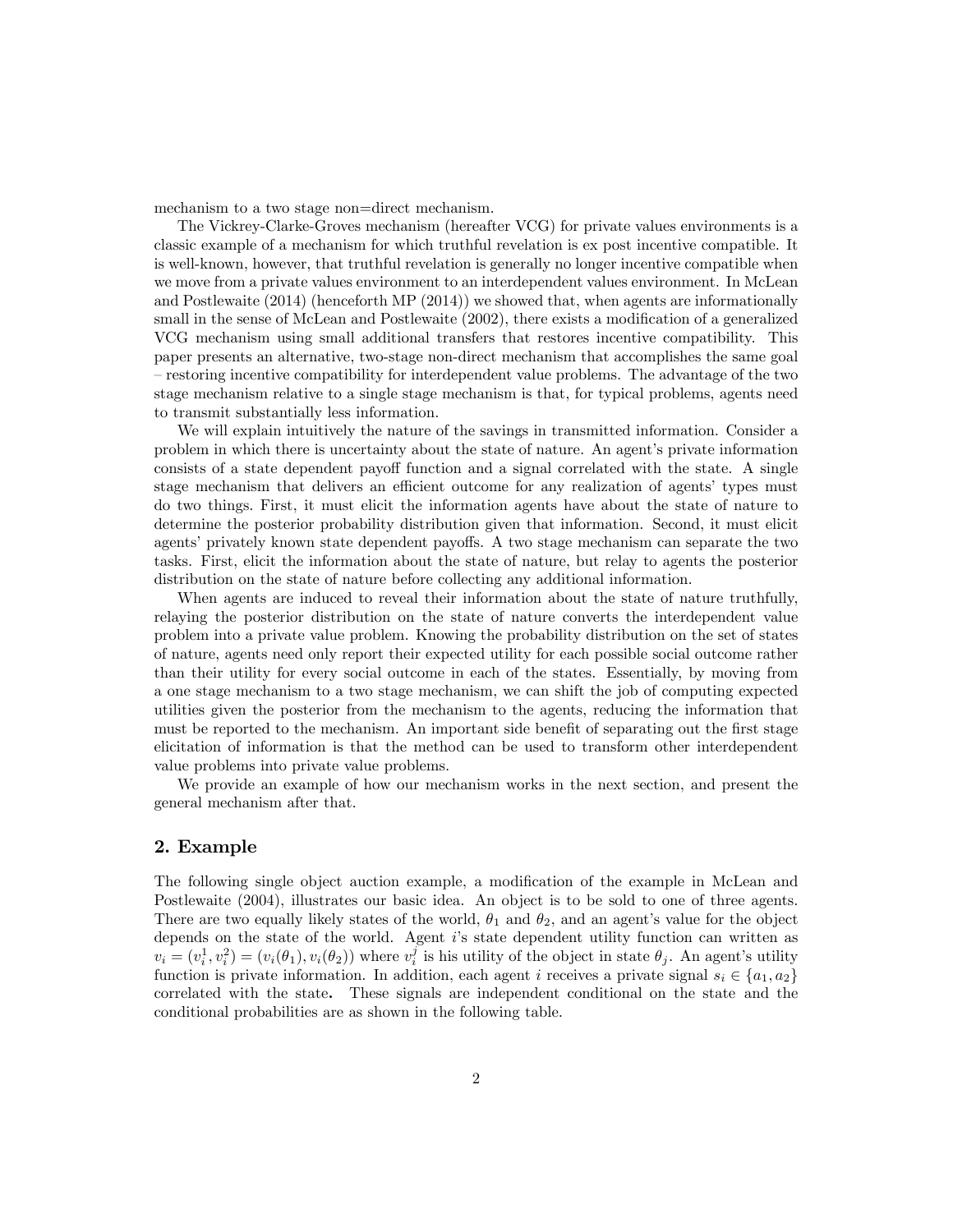|            | signal | $a_1$    | a <sub>2</sub> |
|------------|--------|----------|----------------|
| state      |        |          |                |
| $\theta_1$ |        |          | $1-\rho$       |
| $\theta_2$ |        | $1-\rho$ | ρ              |

where  $\rho > \frac{1}{2}$ . Consequently, an agent's private information, his type, is a pair  $(s_i, v_i)$  and we make two assumptions. First, for any type profile  $(s_i, v_i)_{i=1}^3$ , the conditional distribution on the state space given  $(s_i, v_i)_{i=1}^3$  depends only on the signals  $(s_1, s_2, s_3)$ . Therefore, the agents' utility functions provide no information relevant for predicting the state that is not already contained in the signal profile alone. Second, we assume that for any type  $(s_i, v_i)$  of agent i, the conditional distribution on the signals  $s_{-i}$  of the other two agents given  $(s_i, v_i)$  depends only on i's signal  $s_i$ . Note that the conditional distribution on the state space given  $(s_1, s_2, s_3)$  and the conditional distribution on the signals  $s_{-i}$  given  $s_i$  can be computed using the table above.

Suppose the objective is to allocate the object to the agent for whom the expected value, conditional on the agents' true signal profile, is highest. This is a problem with interdependent values. Agent is conditional expected value for the object depends on the probability distribution on the states, conditional on the signals of all three agents. MP (2014) shows how one can design a direct mechanism to allocate the object to the highest value agent. Each agent reports his type  $(s_i, v_i)$  and the mechanism uses the reported signals about the state  $s = (s_1, s_2, s_3)$  to compute the posterior distribution  $(\pi(\theta_1|s), \pi(\theta_2|s))$  on  $\Theta$ . This posterior is used along with agent is announced state dependent utilities to compute is expected utility  $\overline{v}_i(s) = v_i^1 \pi(\theta_1|s) + v_i^2 \pi(\theta_2|s)$ . The mechanism then awards the object to an agent *i* with the highest expected value  $\bar{v}_i(s)$  and that agent pays the second highest expected value from the set  $\{\bar{v}_j(s)\}\,_{j\neq i}$  while agents different from i pay nothing. <sup>5</sup>

As stated, this direct mechanism is (not even) Bayesian incentive compatible. To induce agents to truthfully announce their signals, MP  $(2014)$  rewards every agent j (winners and losers) with a positive payment  $z_j$  if his reported signal is in the majority. Since agents receive conditionally independent signals about the state, agent  $j$  maximizes the probability that he gets the reward  $z_j$  by announcing truthfully if other agents are doing so. Since the maximal possible gain from misreporting is bounded, a sufficiently large value of  $z_j$  will make truthful announcement a Bayes-Nash equilibrium. Agent j's reward  $z_j$  need not be very large if  $\rho$  is close to 1. When  $\rho$  is close to 1, it is very likely that all agents received "correct" signals about the state. Therefore, conditional on his own signal, agent  $j$  believes that a lie will, with high probability, have only a small effect on the posterior distribution on  $\Theta$ . But the expected gain from misreporting will be small if the expected change in the posterior is small. Thus, when agents are receiving very accurate signals about  $\theta$ , small rewards will support truthful announcement as a Bayes-Nash equilibrium.

Our aim in this paper is to provide a non-direct two stage version of this one stage direct mechanism that accomplishes the same goal but requires less information to be transmitted. As an illustration, consider an alternative two stage, non-direct approach to the same simple allocation problem described above in which the mechanism elicits the information about the unknown state  $\theta$  in stage one, and then uses a Vickrey auction in stage two based on the

<sup>&</sup>lt;sup>5</sup>If there is more than one agent with the highest expected value the object is awarded to each with equal probability.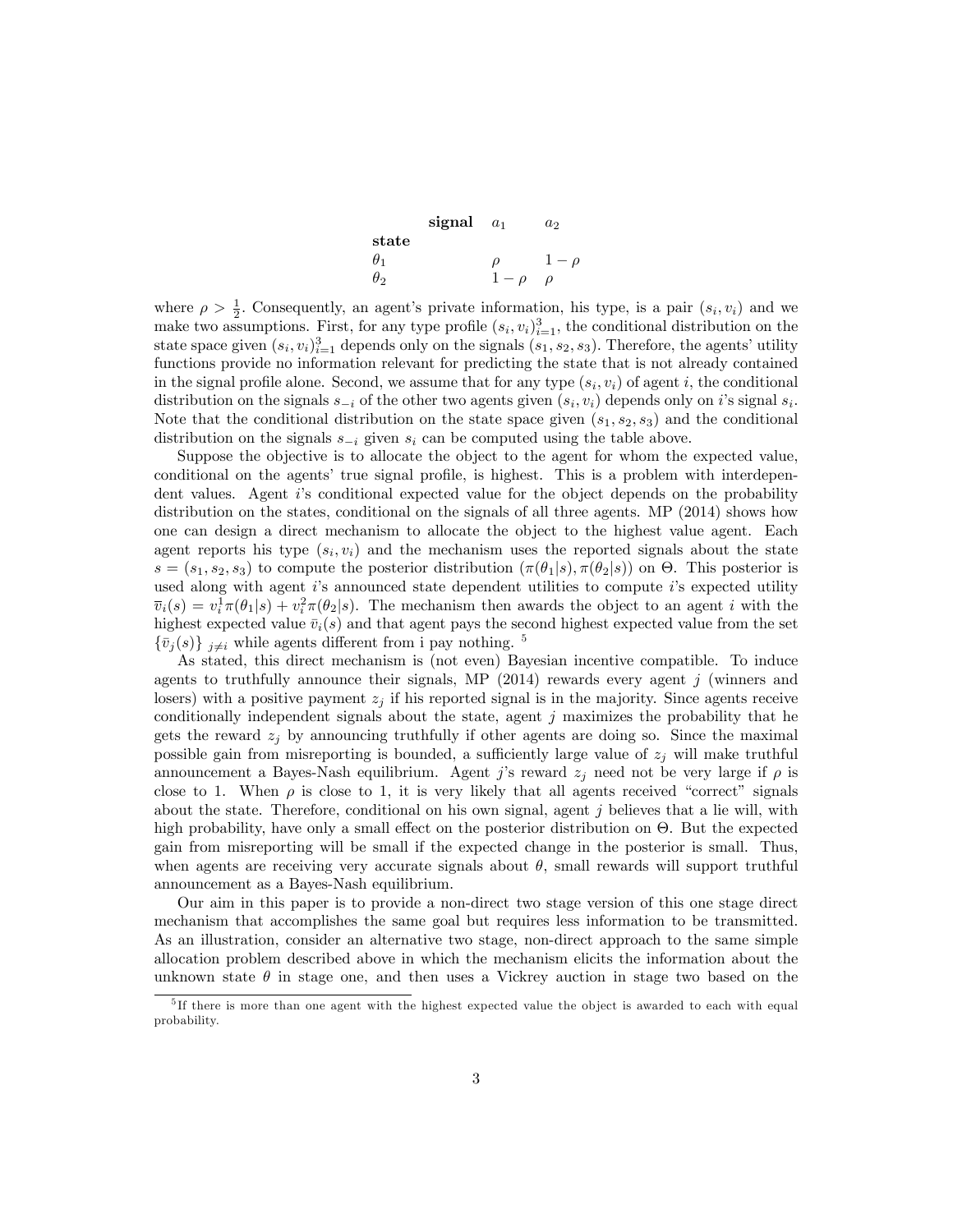expected values that are computed using the information about the state revealed in stage one. In stage one, agents report a (not necessarily truthful) signal profile  $s = (s_1, s_2, s_3)$  and the mechanism then publicly posts the posterior distribution  $(\rho(\theta_1), \rho(\theta_1)) = (\pi(\theta_1|s), \pi(\theta_2|s))$ computed from s. Using the posted distribution, agents can compute the associated expected payoffs  $v_i^1 \rho(\theta_1) + v_i^2 \rho(\theta_2)$ . These expected payoffs are then reported to the mechanism and the mechanism awards the object to the agent who reports the highest expected payoff. If agents report their true signals in stage one and if the true signal profile is  $s = (s_1, s_2, s_3)$ , then by the well known property of Vickrey auctions, it is a dominant strategy in stage 2 for each agent i to truthfully report his expected payoff  $\overline{v}_i(s)$ . Of course, agents may have an incentive to misreport their signals in order to manipulate the conditional expected valuations that are used in the second stage to determine the winner and the price. For example, if all agents have state dependent values that are lower in state  $\theta_1$  than in state  $\theta_2$  ( $v_i^1 < v_i^2$ ,  $i = 1, 2, 3$ ), then an agent who has received signal  $a_2$  may have an incentive to report  $a_1$ . Such a misreport will increase the probability weight that the posterior assigns to  $\theta_1$ . Consequently, this will lower all agents' expected values which, in turn, will affect the price paid by the winner of the object. To induce honest reporting in stage one of a perfect Bayesian equilibrium of this two stage game, we use the same sort of reward system as that employed in the one stage direct mechanism of MP(2014).

While the equilibrium outcomes of the one stage direct mechanism and two stage nondirect mechanism are identical, there is a difference in the information that is reported to the mechanism. In the direct mechanism, agent i reports his type  $(s_i, (v_1^1, v_i^2))$ . In the two stage game, agent i reports  $s_i$  and a real number corresponding to his expected payoff computed using the posted posterior from the first stage. Consequently, agents reveal less information in the non-direct mechanism. We note that moving to two stages is necessary for there to be a reduction in the information sent to the mechanism; it cannot be accomplished with a one stage mechanism, even if we allow non-direct mechanisms. More generally, we first show how one can decompose agents' types into "informationally relevant" and "payoff relevant" components as in the example, and then construct the two stages along the lines of the two parts of the mechanism discussed above. We demonstrate how this two stage approach can transform an interdependent value problem into a private value problem for the VCG mechanism, but our basic approach can be used for other interdependent value implementation and mechanism design problems.

#### 3. Preliminaries

In this section, we review the structure and salient results from MP (2014). If  $K$  is a finite set, let |K| denote the cardinality of K and let  $\Delta(K)$  denote the set of probability measures on K. Throughout the paper,  $|| \cdot ||_2$  will denote the 2-norm and, for notational simplicity,  $|| \cdot ||$  will denote the 1-norm. The real vector spaces on which these norms are defined will be clear from the context. Let  $\Theta = {\theta_1, ..., \theta_m}$  represent the finite set of states of nature and let  $T_i$  denote the finite set of types of player *i*. Let  $\Delta^*(\Theta \times T)$  denote the set of  $P \in \Delta(\Theta \times T)$  whose marginals  $P_{\Theta}$ on  $\Theta$  and  $P_T$  on T satisfy the following full support assumptions:  $P_{\Theta}(\theta) > 0$  for each  $\theta \in \Theta$  and  $P_T(t) > 0$  for each  $t \in T$ . The conditional distribution induced by P on  $\Theta$  given  $t \in T$  (resp., the conditional distribution induced by (the marginal of) P on  $T_{-i}$  given  $t_i \in T_i$ ) is denoted  $P_{\Theta}(\cdot|t)$  (resp.,  $P_{T_{-i}}(\cdot|t_i)$ ). Let C denote the finite set of social alternatives. Agent i's payoff is represented by a nonnegative valued function  $v_i : C \times \Theta \times T_i \to \mathbb{R}_+$  and we assume that for all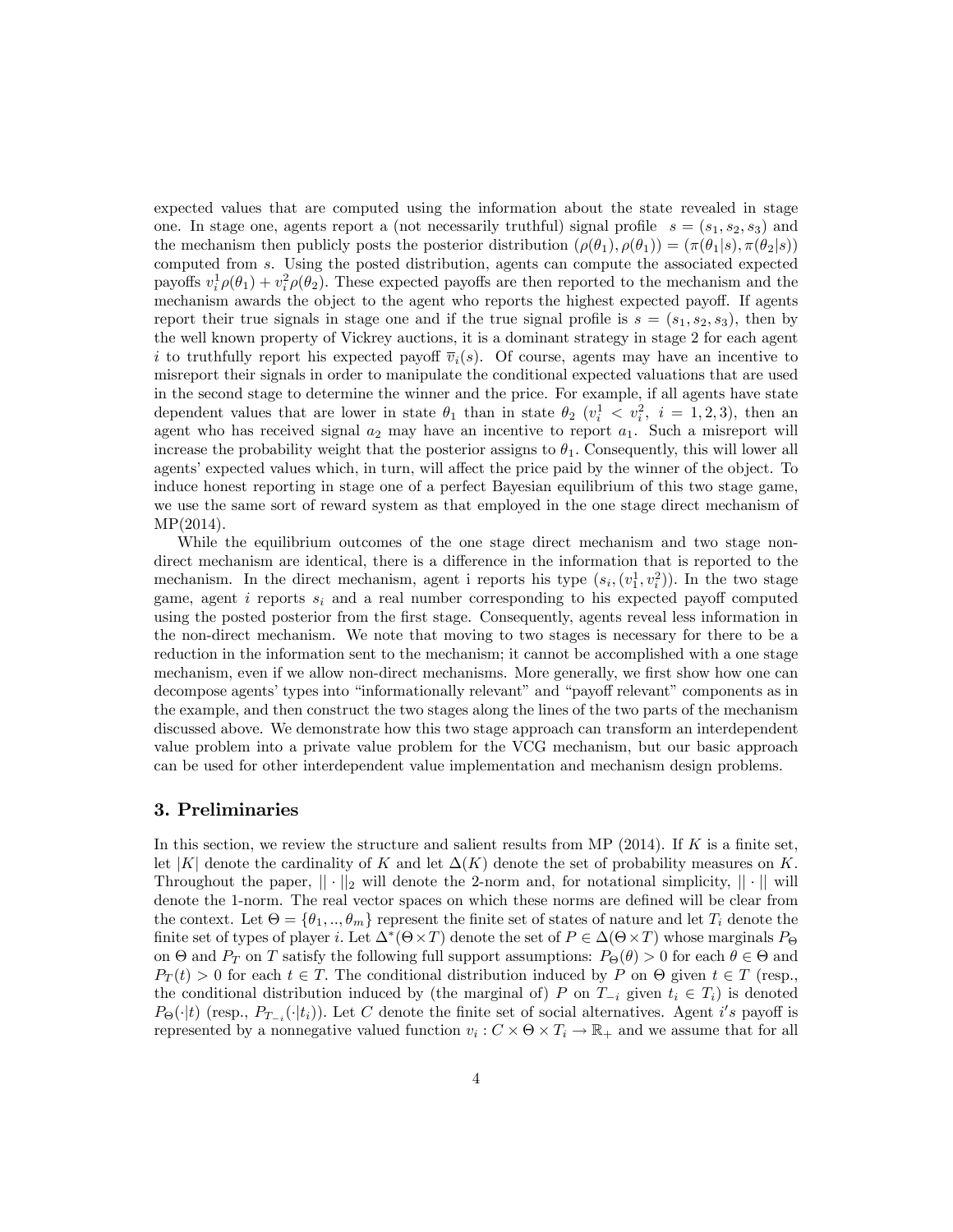i,  $v_i(\cdot, \cdot, \cdot) \leq M$  for some  $M \geq 0$ .

A social choice problem is a collection  $(v_1, ..., v_n, P)$  where  $P \in \Delta^*(\Theta \times T)$ . An outcome function is a mapping  $q: T \to C$  that specifies an outcome in C for each profile of announced types. A mechanism is a collection  $(q, x_1, ..., x_n)$  (written simply as  $(q, (x_i))$  where  $q: T \to C$  is an outcome function and each  $x_i : T \to \mathbb{R}$  is a transfer function. For any profile of types  $t \in T$ , let

$$
\hat{v}_i(c;t) = \hat{v}_i(c;t_{-i},t_i) = \sum_{\theta \in \Theta} v_i(c,\theta,t_i) P_{\Theta}(\theta | t_{-i},t_i).
$$

Although  $\hat{v}$  depends on P, we suppress this dependence for notational simplicity as well. Finally, we make the simple but useful observation that the pure private value model is mathematically identical to a model in which  $|\Theta| = 1$ .

**Definition 1:** Let  $(v_1, ..., v_n, P)$  be a social choice problem. A mechanism  $(q, (x_i))$  is: interim incentive compatible if truthful revelation is a *Bayes-Nash equilibrium*: for each  $i \in N$  and all  $t_i, t'_i \in T_i$ ,

$$
\sum_{t_{-i}\in T_{-i}} \left[ \hat{v}_i(q(t_{-i},t_i);t_{-i},t_i) + x_i(t_{-i},t_i) \right] P_{T_{-i}}(t_{-i}|t_i) \ge \sum_{t_{-i}\in T_{-i}} \left[ \hat{v}_i(q(t_{-i},t_i');t_{-i},t_i) + x_i(t_{-i},t_i') \right] P_{T_{-i}}(t_{-i}|t_i).
$$

ex post individually rational if

$$
\hat{v}_i(q(t);t) + x_i(t) \ge 0
$$
 for all  $i$  and all  $t \in T$ .

feasible if for each  $t \in T$ ,

$$
\sum_{j \in N} x_j(t) \le 0.
$$

*outcome efficient* if for each  $t \in T$ ,

$$
q(t)\in \arg\max_{c\in C}\sum_{j\in N}\hat{v}_j(c;t).
$$

#### 4. The Model

## 4.1. Information Decompositions

In this section, we show how the information structure for general incomplete information problems, even those without a product structure, can be represented in a way that separates out an agent's information about the state  $\theta$ . This is important because it is this part of his type that affects other agents' valuations for the social alternatives. The example of Section 2 illustrates how we can elicit truthful reporting of agents' signals about the state when they are correlated.

In that example, an agent has beliefs about other agents signals that depend on his own signal, and it is important that the beliefs are different for different signals the agent may receive. In the example, agent is type consists of a signal  $a_i$  and a state dependent utility function that is independent of his signal. Consequently agent  $i$  has multiple types consisting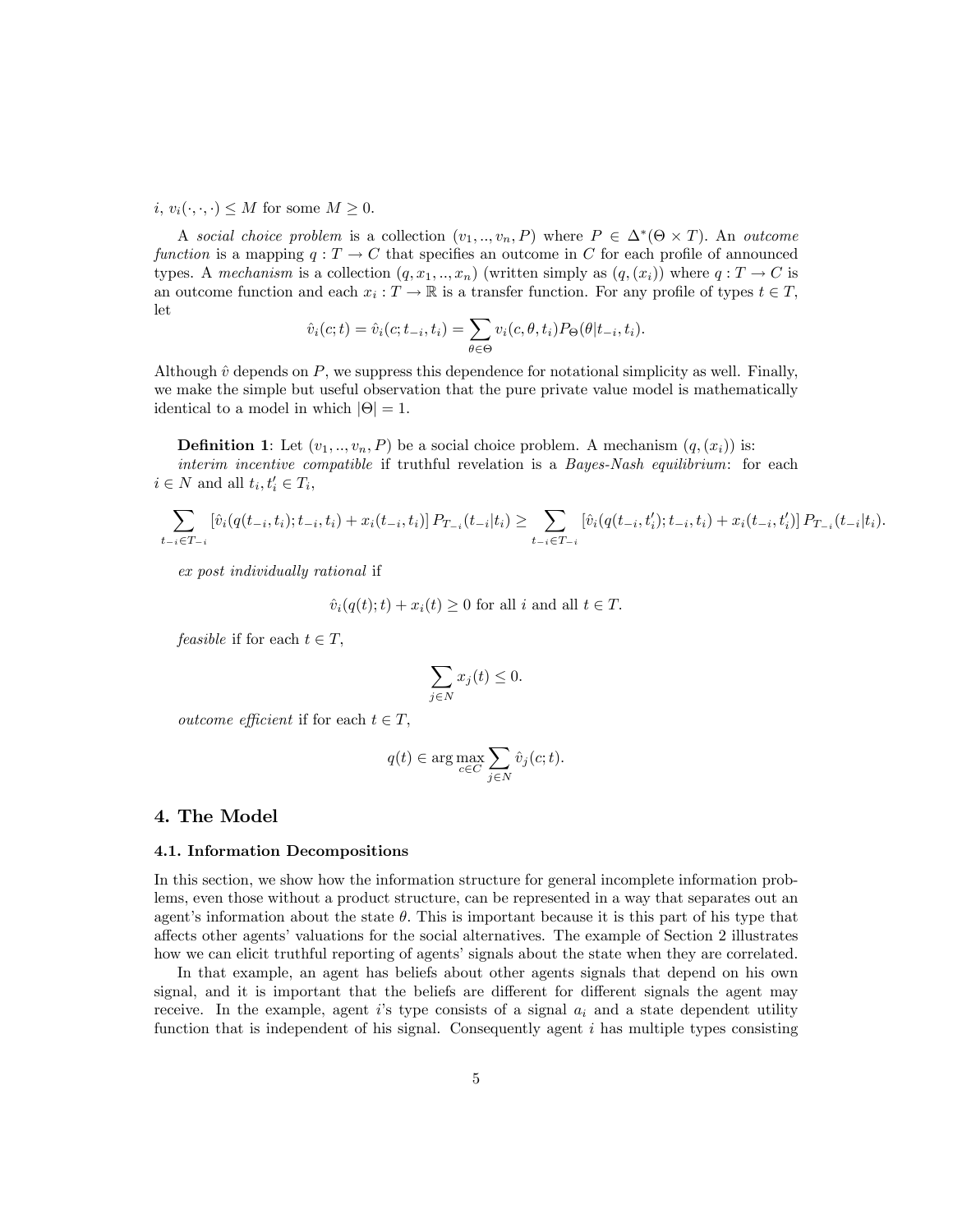of the same signal but different utility functions, and all of these types will necessarily have the same beliefs regarding other agents' signals.

It isn't necessary to elicit that part of an agent's type that doesn't affect other agents' valuations (e.g., his utility function in the example) to cope with the interdependence, only the part related to the state  $\theta$ . To formalize this idea, we recall the notion of information decomposition from McLean and Postlewaite  $(2004).$ <sup>6</sup>

**Definition 2:** Suppose that  $P \in \Delta^*(\Theta \times T)$ . An information decomposition for P is a collection  $\mathbb{D} = ((A_i, f_i)_{i \in N}, Q)$  satisfying the following conditions:

(i) For each i,  $A_i$  is a finite set,  $f_i: T_i \to A_i$  is a function, and  $Q \in \Delta(\Theta \times A_1 \times \cdots \times A_n)^T$ For each  $t \in T$ , define  $f(t) := (f_1(t_1), ..., f_n(t_n))$  and

$$
f_{-i}(t_{-i}) := (f_1(t_1), \dots, f_{i-1}(t_{i-1}), f_{i+1}(t_{i+1}), \dots, f_n(t_n)).
$$

(ii) For each  $t \in T$ ,

$$
P_{\Theta}(\theta|t) = Q_{\Theta}(\theta|f(t))
$$

(iii) For each i,  $t_i \in T_i$  and  $a \in A$ ,

$$
\sum_{\substack{t_{-i} \in T_{-i} \\ f_{-i}(t_{-i}) = a_{-i}}} P_{T_{-i}}(t_{-i}|t_i) = Q_{A_{-i}}(a_{-i}|f_i(t_i))
$$

If  $t_i \in T_i$ , we will interpret  $f_i(t_i) \in A_i$  as the "informationally relevant component" of  $t_i$ and we will refer to  $A_i$  as the set of agent is "signals." Condition (ii) states that a type profile  $t \in T$ , contains no information beyond that contained in the signal profile  $f(t)$  that is useful in predicting the state of nature. Condition (iii) states that a specific type  $t_i \in T_i$  contains no information beyond that contained in the signal  $f_i(t_i)$  that is useful in predicting the signals of other agents.

Every  $P \in \Delta^*(\Theta \times T)$  has at least one information decomposition in which  $A_i = T_i$ ,  $f_i = id$ , and  $Q = P$  which we will refer to as the *trivial decomposition*. However, the trivial decomposition may not be the only one (or the most useful one as we will show below). For example, suppose that each agent's type set has a product structure  $T_i = X_i \times Y_i$  and that  $P \in \Delta^*(\Theta \times T)$  satisfies

$$
P(\theta, x_1, y_1, .., x_n, y_n) = P_1(\theta, x_1, .., x_n) P_2(y_1, .., y_n)
$$

for each  $(x_1, y_1, ..., x_n, y_n)$  where  $P_1 \in \Delta(\Theta \times X)$  and  $P_2 \in \Delta(Y)$ . Then defining the projection map  $p_{X_i}(x_i, y_i) = x_i$ , it follows that  $\mathbb{D} = ((X_i, p_{X_i})_{i \in N}, P_1)$  is an information decomposition for  $P$ .

**Remark:** If  $(v_1, ..., v_n, P)$  is a social choice problem, then it follows from the definition that any two information decompositions  $\mathbb{D} = ((A_i, f_i)_{i \in N}, Q)$  and  $\mathbb{D}' = ((A'_i, f'_i)_{i \in N}, Q')$  for P give rise to the same  $\hat{v}_i$ , i.e., for all  $t \in T$ , we have

$$
\sum_{\theta \in \Theta} v_i(c, \theta, t_i) Q_{\Theta}(\theta | f(t)) = \sum_{\theta \in \Theta} v_i(c, \theta, t_i) P_{\Theta}(\theta | t_{-i}, t_i) = \sum_{\theta \in \Theta} v_i(c, \theta, t_i) Q'_{\Theta}(\theta | f'(t)).
$$

 ${}^{6}$ This definition is equivalent to the partition formulation in McLean and Postlewaite (2004).

<sup>&</sup>lt;sup>7</sup>The conditional distribution induced by Q on  $\Theta$  given  $a \in A$  (resp., the conditional distribution induced by (the marginal of) Q on  $A_{-i}$  given  $a_i \in A_i$ ) is denoted  $Q_{\Theta}(\cdot|a)$  (resp.,  $Q_{A_{-i}}(\cdot|a_i)$ ).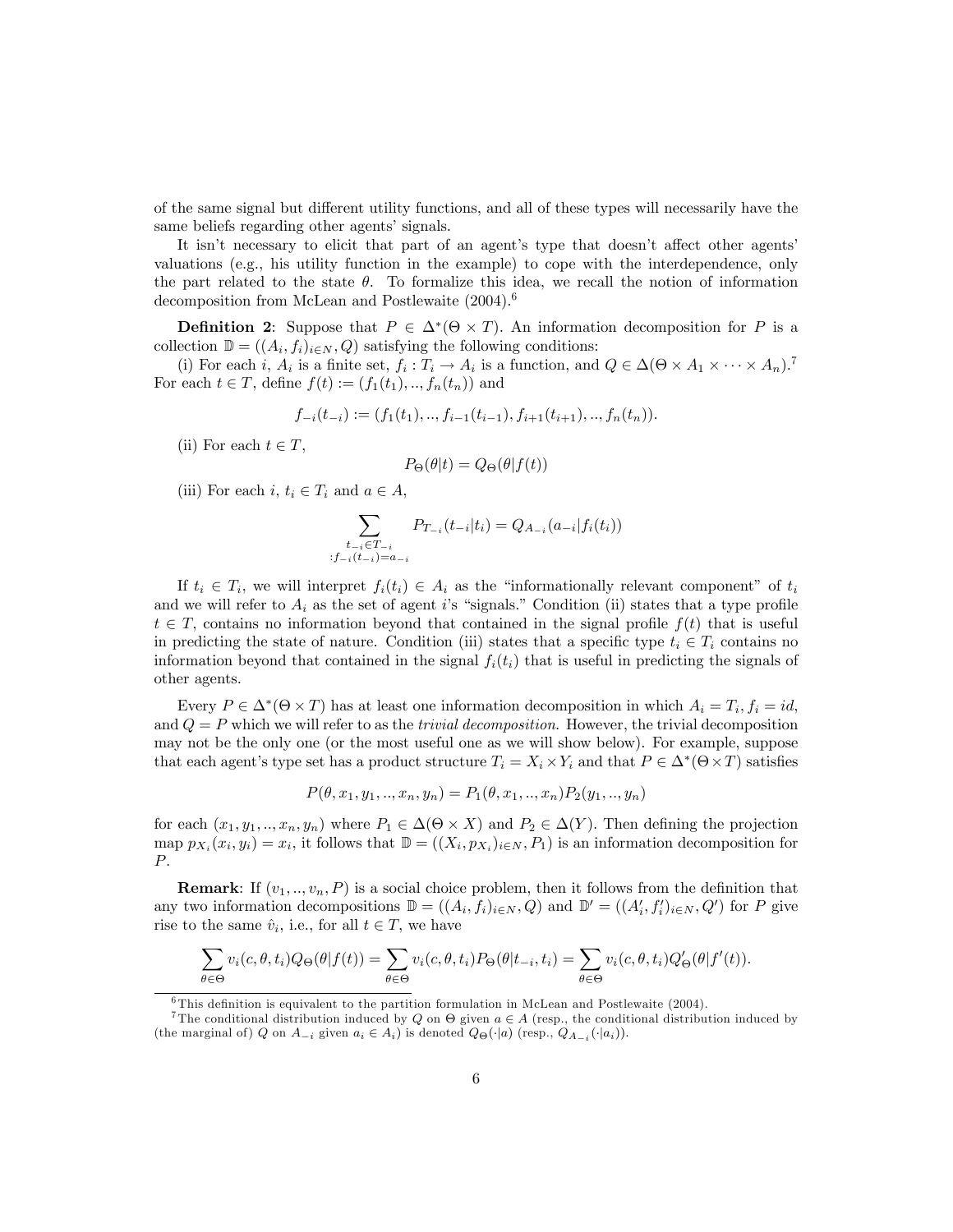#### 4.2. Informational Size

In this paper, a fundamental role is played by the notion of informational size. Suppose that  $\mathbb{D} = ((A_i, f_i)_{i \in N}, Q)$  is an information decomposition for  $P \in \Delta^*(\Theta \times T)$ . In a direct mechanism, agent i reports an element of  $T_i$  to the mechanism. Consider an alternative scenario in which each agent i reports a signal  $a_i \in A_i$  to the mechanism. If i reports  $a_i$  and the remaining agents report  $a_{-i}$ , it follows that the profile  $a = (a_{-i}, a_i) \in A$  will induce a conditional distribution on  $\Theta$  (computed from Q) and, if agent *i*'s report changes from  $a_i$  to  $a'_i$ , then this conditional distribution will (in general) change. We consider agent  $i$  to be *informationally small* if, for each  $a_i$ , agent i ascribes "small" probability to the event that he can effect a "large" change in the induced conditional distribution on  $\Theta$  by changing his announced type from  $a_i$  to some other  $a'_i$ . This is formalized in the following definition.

**Definition 3:** Suppose that  $\mathbb{D} = ((A_i, f_i)_{i \in N}, Q)$  is an information decomposition for  $P \in$  $\Delta^*(\Theta \times T)$ . Let

$$
I_{\varepsilon}^{i}(a'_{i}, a_{i}) = \{a_{-i} \in A_{-i} | ||Q_{\Theta}(\cdot|a_{-i}, a_{i}) - Q_{\Theta}(\cdot|a_{-i}, a'_{i})|| > \varepsilon\}
$$

and

$$
\nu_i^Q(a_i', a_i) = \min\{\varepsilon \ge 0 \mid \sum_{a_{-i} \in I_{\varepsilon}^i(a_i', a_i)} Q_{\Theta}(a_{-i}|a_i) \le \varepsilon\}.
$$

The *informational size* of agent  $i$  is defined as

$$
\nu_i^Q = \max_{a_i \in A_i} \max_{a'_i \in A_i} \nu_i^Q(a'_i, a_i).
$$

#### 4.3. Variability of Beliefs

The example of Section 2 illustrates how one might induce truthful announcement of agents' signals about the state. An agent who receives the signal  $a_1$  believes that the state is more likely to be  $\theta_1$  than  $\theta_2$ . Given that agents' signals are conditionally independent, he believes that each of the other agents is more likely to have received signal  $a_1$  than  $a_2$ . Hence, if those agents are announcing truthfully, he maximizes his chance of receiving the reward  $z$  by announcing truthfully as well. More generally, the key to constructing rewards for agent i who might receive signal  $a_i$  or  $a'_i$  is a requirement that agent i's beliefs regarding other agents' signals when he receives signal  $a_i$  differ from his beliefs when he receives signal  $a'_i$ . Moreover, the magnitude of the difference matters in inducing truthful reporting. We turn next to defining a measure of the variation of an agent's beliefs.

To define formally the measure of variability, we treat each conditional  $Q_{A-i}(\cdot|a_i) \in \Delta(A_{-i})$ as a point in a Euclidean space of dimension equal to the cardinality of  $A_{-i}$ . Our measure of variability is defined as

$$
\Lambda_i^Q = \min_{a_i \in A_i} \min_{a'_i \in A_i \setminus a_i} \left\| \frac{Q_{A_{-i}}(\cdot | a_i)}{\| Q_{A_{-i}}(\cdot | a_i) \|_2} - \frac{Q_{A_{-i}}(\cdot | a'_i)}{\| Q_{A_{-i}}(\cdot | a'_i) \|_2} \right\|^2.
$$

If  $\Lambda_i^Q > 0$ , then the agents' signals cannot be stochastically independent with respect to Q. We will exploit this correlation in constructing Bayesian incentive compatible mechanisms.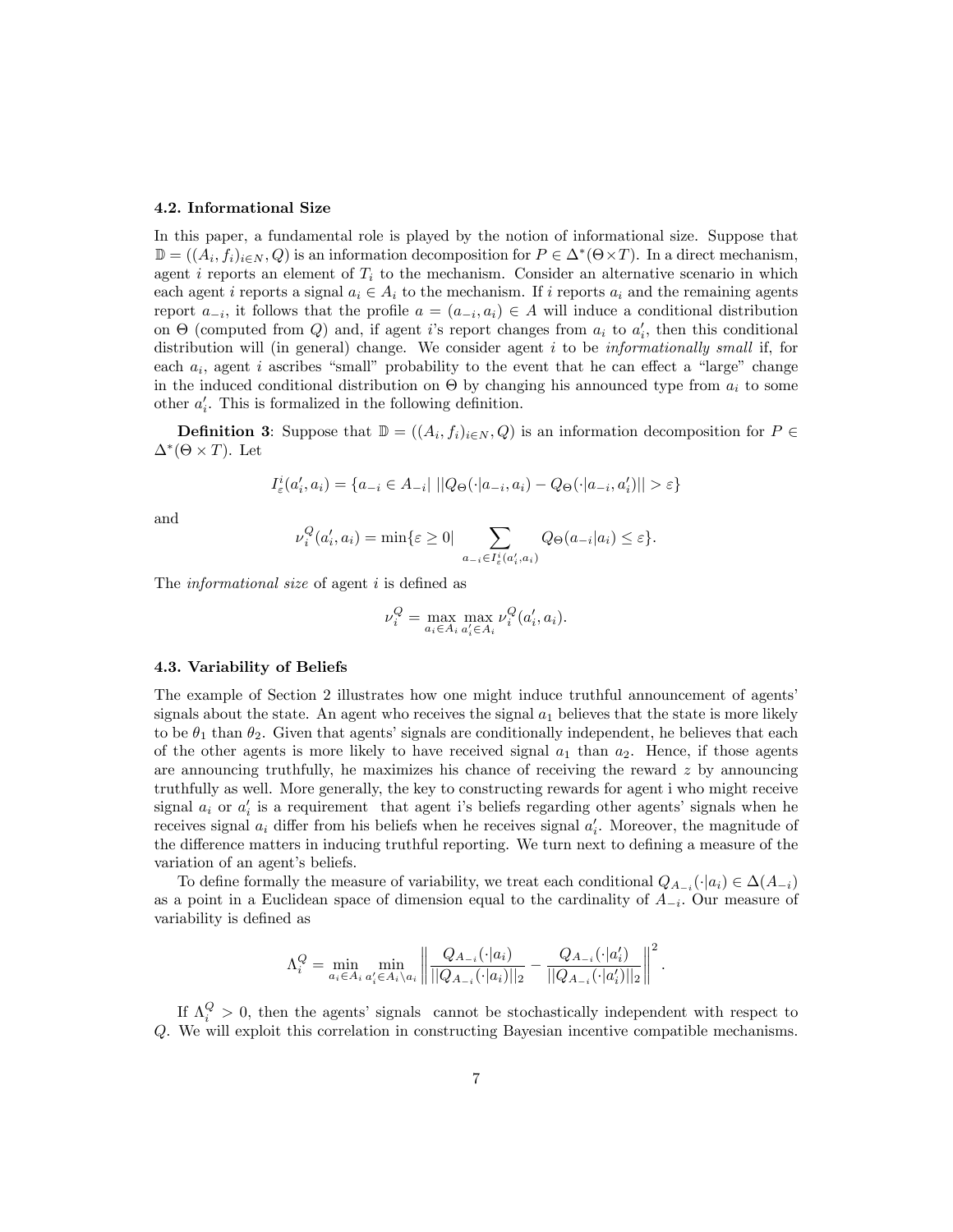For a discussion of the relationship between this notion of correlation and that found in the full extraction literature, see MP (2014).

It is important to point out that  $\Lambda_i^Q$  and  $\Lambda_i^{Q'}$  are generally different for two decompositions  $D = ((A_i, f_i)_{i \in N}, Q)$  and  $D' = ((A'_i, f'_i)_{i \in N}, Q')$  for P. When an agent's type set has a product structure  $T_i = X_i \times Y_i$  as in the example of Section 4.1 and  $D = ((T_i, id)_{i \in N}, P)$ is the trivial decomposition, then  $\Lambda_i^Q = \Lambda_i^P = 0$  for all i. However, for the decomposition  $D = ((X_i, p_{X_i})_{i \in N}, P_1)$  of that example, it may in fact be the case that  $\Lambda_i^{P_1} > 0$ . The utility of decompositions will become apparent when we state Theorem B below.

### 5. The One Stage Implementation Game

#### 5.1. The Generalized VCG Mechanism

We now adapt some of our previous results on implementation with interdependent values to the model of this paper. In the special case of pure private values, i.e., when  $|\Theta| = 1$ , it is well known that the classical VCG transfers will implement an outcome efficient social choice function: in the induced direct revelation game, it is a dominant strategy to honestly report one's type. In the general case of interdependent values, the situation is more delicate.

Let  $q: T \to C$  be an outcome efficient social choice function for the problem  $(v_1, \ldots, v_n, P)$ . For each  $t$ , define transfers as follows:

$$
\alpha_i^q(t) = \sum_{j \in N \backslash i} \hat{v}_j(q(t); t) - \max_{c \in C} \left[ \sum_{j \in N \backslash i} \hat{v}_j(c; t) \right]
$$

Note that  $\alpha_i^q(t) \leq 0$  for each i and t. The resulting mechanism  $(q, (\alpha_i^q))$  is the *generalized* VCG mechanism with interdependent valuations (GVCG for short) studied in MP(2014). It is straightforward to show that the GVCG mechanism is ex post individually rational and feasible. In the pure private value case where  $|\Theta| = 1$ , it follows that for an outcome efficient social choice function  $q: T \to C$ , the GVCG transfers reduce to the classical VCG transfers. Unfortunately, the GVCG mechanism does not inherit the very attractive dominant strategy property of the pure private values special case. It is tempting to conjecture that the GVCG mechanism satisfies ex post incentive compatibility or perhaps the weaker notion of Bayesian incentive compatibility but even the latter need not hold. There are, however, certain positive results. In MP  $(2014)$ , it is shown that a modification of the GVCG mechanism is individually rational, approximately ex post incentive compatible, exactly Bayesian incentive compatible when when agents are informationally small. To state the main result of MP (2014), we need the notion of an augmented mechanism.

**Definition 4:** Let  $(z_i)_{i \in N}$  be an *n*-tuple of functions  $z_i : T \to \mathbb{R}_+$  each of which assigns to each  $t \in T$  a nonnegative number, interpreted as a "reward" to agent i. If  $(q, x_1, \ldots, x_n)$  is a mechanism, then the associated *augmented* mechanism is defined as  $(q, x_1 + z_1, ..., x_n + z_n)$  and will be written simply as  $(q, (x_i + z_i))$ .

Using precisely the same techniques found in MP (2014), we can prove the following result for one stage direct mechanisms.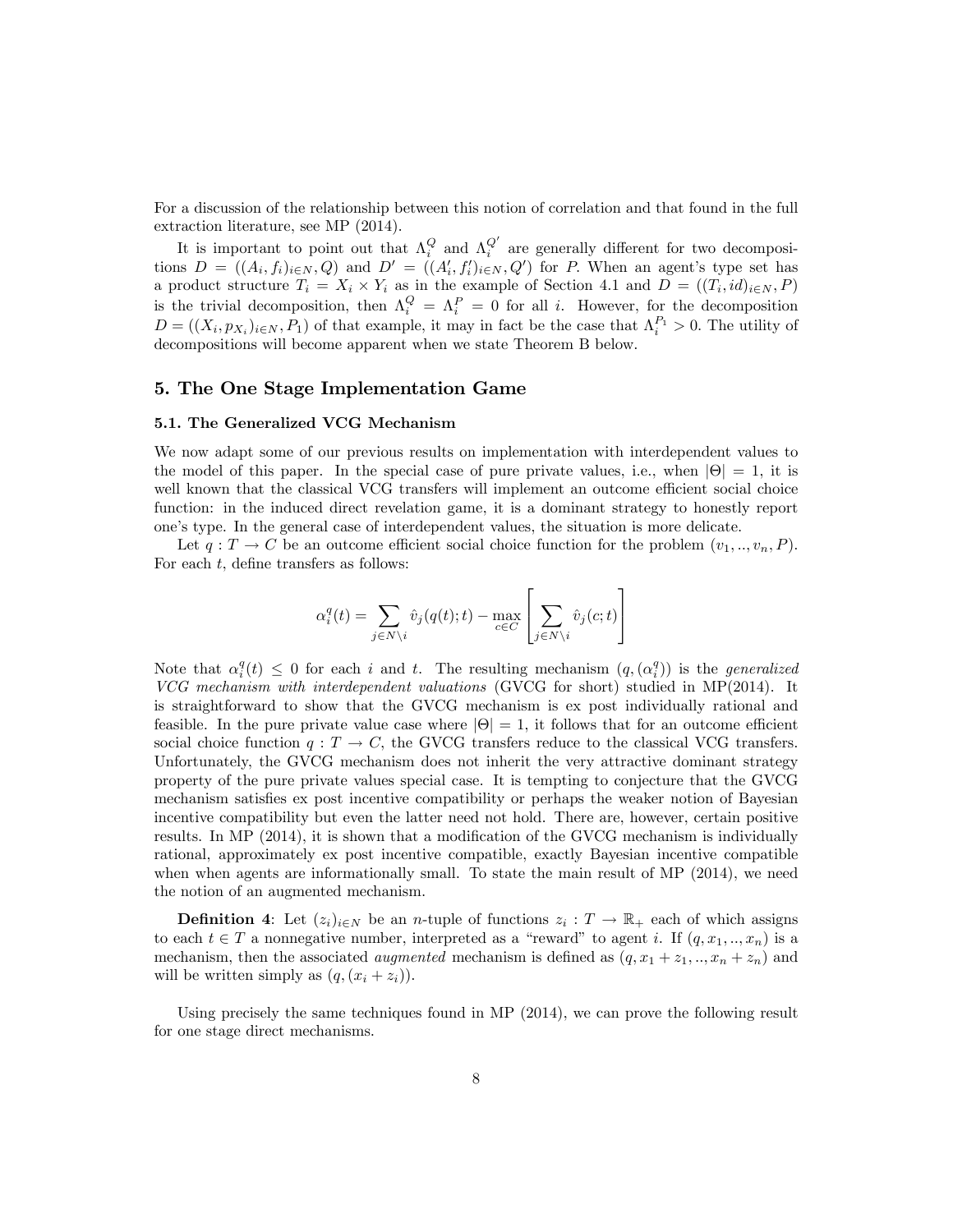**Theorem A** : Let  $(v_1, \ldots, v_n)$  be a collection of payoff functions.

(i) Suppose that  $q: T \to C$  is outcome efficient for the problem  $(v_1, ..., v_n, P)$ . Suppose that  $\mathbb{D} = ((A_i, f_i)_{i \in N}, Q)$  is an information decomposition for  $(v_1, ..., v_n, P)$  satisfying  $\Lambda_i^Q > 0$  for each i. Then there exists an augmented GVCG mechanism  $(q, (\alpha_i^q + z_i))$  for the social choice problem  $(v_1, \ldots, v_n, P)$  satisfying ex post IR and interim IC.

(ii) For every  $\varepsilon > 0$ , there exists a  $\delta > 0$  such that the following holds: whenever  $q: T \to$ C is outcome efficient for the problem  $(v_1, ..., v_n, P)$  and whenever  $\mathbb{D} = ((A_i, f_i)_{i \in N}, Q)$  is an information decomposition for  $(v_1, \ldots, v_n, P)$  satisfying

$$
\max_{i} \nu_i^Q \le \delta \min_{i} \Lambda_i^Q,
$$

there exists an augmented GVCG mechanism  $(q, (\alpha_i^q + z_i))$  with  $0 \leq z_i(t) \leq \varepsilon$  for every i and t satisfying ex post IR and interim IC.<sup>8</sup>

Part (i) of Theorem A states that, as long as  $Q_{A_{-i}}(\cdot|a_i) \neq Q_{A_{-i}}(\cdot|a_i')$  whenever  $a_i \neq a_i'$ , then irrespective of the agents' informational sizes, the augmenting transfers can be chosen so that the augmented mechanism satisfies Bayesian incentive compatibility. However, the required augmenting transfers will be large if the agents have large informational size. Part (ii) states that the augmenting transfers will be small if the agents have informational size that is small enough relative to our measure of variation in the agents' beliefs.

## 6. The Two Stage Implementation Game

#### 6.1. Preliminaries

Suppose that  $(v_1, ..., v_n, P)$  is a social choice problem and suppose that  $\mathbb{D} = ((A_i, f_i)_{i \in N}, Q)$  is an information decomposition for P:

Throughout this section, we will use the following notational convention:

$$
\rho(a_{-i}, a_i) = Q_{\Theta}(\cdot | a_{-i}, a_i) \text{ and } \rho_{\theta}(a_{-i}, a_i) = Q_{\Theta}(\theta | a_{-i}, a_i).
$$

Let  $H_i$  denote the collection of all functions  $u_i: C \to \mathbb{R}_+$ . Consequently we identify  $H_i$  with  $\mathbb{R}^C_+$ . For each profile  $u = (u_1, ..., u_n) \in H := H_1 \times \cdots \times H_n$ , let

$$
\varphi(u) \in \arg\max_{c \in C} \sum_{i \in N} u_i(c)
$$

and define

$$
\hat{y}_i(u) = \sum_{j \in N \setminus i} u_j(\varphi(u)) - \max_{c \in C} \left[ \sum_{j \in N \setminus i} u_j(c) \right].
$$

Therefore,  $(\varphi, \hat{y}_1, \ldots, \hat{y}_n)$  defines the classic private values VCG mechanism and it follows that

$$
u_i \in \arg \max_{u'_i \in H_i} u_i(\varphi(u_{-i}, u'_i)) + \hat{y}_i(u_{-i}, u'_i)
$$

<sup>&</sup>lt;sup>8</sup>In MP (2014), it is also shown that the augmented mechanism is approximately ex post incentive compatible in the sense defined in that paper.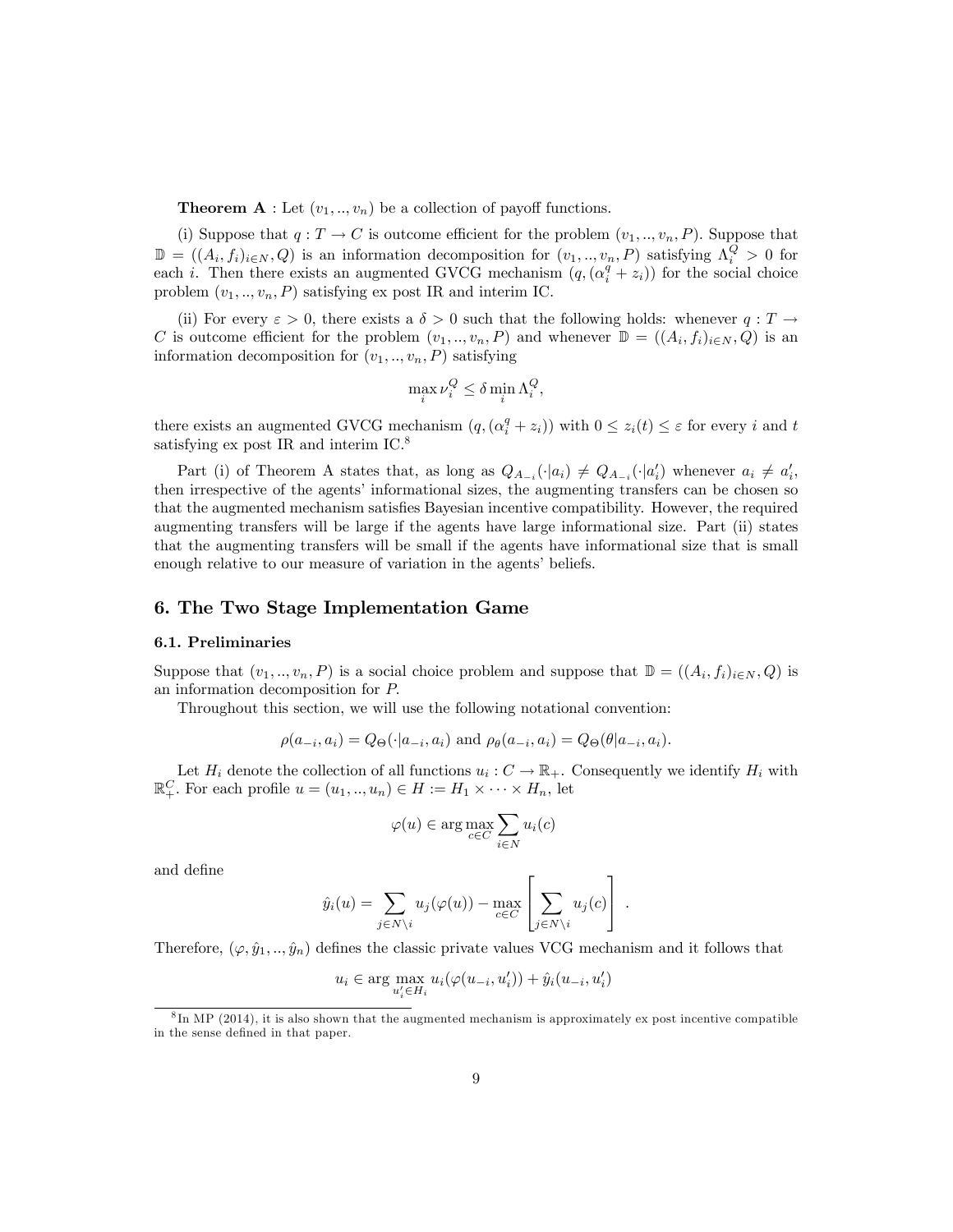for all  $u_i \in H_i$  and all  $u_{-i} \in H_{-i}$ .

We wish to formulate our implementation problem with interdependent valuations as a two stage problem in which honest reporting of the agents' signals in stage one resolves the "interdependencyî problem so that the stage two problem is a simple implementation problem with private values to which the classic VCG mechanism can be immediately applied. We now define an extensive form game that formalizes the two stage process that lies behind this idea. As in the indirect mechanism for the one stage problem, let  $Z = (\zeta_i)_{i \in N}$  be an *n*-tuple of functions  $\zeta_i: A \to \mathbb{R}_+$  each of which assigns to each  $a \in A$  a nonnegative number  $\zeta_i(a)$  again interpreted as a "reward" to agent i. These rewards are designed to induce agents to honestly report their signals in stage 1.

Given an information decomposition  $\mathbb D$  and a reward system  $Z$ , we define an extensive form game  $\Gamma(\mathbb{D}, Z)$  that unfolds in the following way.

**Stage 1:** Each agent i learns his type  $t_i \in T_i$  and makes a (not necessarily honest) report  $r_i \in A_i$  of his signal to the mechanism designer. If  $(r_1, ..., r_n)$  is the profile of stage 1 reports, then agent *i* receives the nonnegative payment  $\zeta_i(r_1, \ldots, r_n)$  and the game moves to stage 2.

**Stage 2:** If  $(r_1, ..., r_n) = r \in A$  is the reported type profile in stage 1, the mechanism designer publicly posts the conditional distribution  $\rho(r) = Q_{\Theta}(\cdot|r)$ . Agents observe this posted distribution (but not the profile r) and make a second (not necessarily honest) report from  $H_i$ to the mechanism designer. If  $(u_1, ..., u_n) = u \in H$  is the second stage profile of reports, then the mechanism designer chooses the social alternative  $\varphi(u) \in C$ , each agent i receives the transfer  $\hat{y}_i(u)$ , and the game ends.

We wish to design the rewards  $\zeta_i$  to accomplish two goals. In stage 1, we want to induce agents to report honestly so that the reported stage 1 profile is exactly  $f(t) = (f_1(t_1),..., f_n(t_n))$ when the true type profile is  $t$ . In stage 2, upon observing the posted posterior distribution  $Q_{\Theta}(\cdot|f(t))$ , we want each agent i to report the payoff function

$$
u_i^*(\cdot) = \sum_{\theta \in \Theta} v_i(\cdot, \theta, t_i) Q_{\Theta}(\theta | f(t)).
$$

If these twin goals are accomplished in a perfect Bayesian equilibrium, then the social outcome is

$$
\varphi(u^*) \in \arg\max_{c} \sum_{i \in N} \sum_{\theta \in \Theta} v_i(c, \theta, t_i) Q_{\Theta}(\theta | f(t)),
$$

the transfers are

$$
\hat{y}_i(u^*) = \sum_{j \in N \setminus i} v_j(\varphi(u^*), \theta, t_j) Q_{\Theta}(\theta | f(t)) - \max_{c \in C} \left[ \sum_{j \in N \setminus i} v_j(c, \theta, t_j) Q_{\Theta}(\theta | f(t)) \right],
$$

and the ex post payoff to agent  $i$  of type  $t_i$  is

$$
\sum_{i \in N} \sum_{\theta \in \Theta} v_i(\varphi(u^*), \theta, t_j) Q_{\Theta}(\theta | f(t)) + \hat{y}_i(u^*) + \zeta_i(f(t)).
$$

Note that these transfers and payoffs are precisely the GVCG transfers and payoffs defined in Section 5 for the one stage implementation problem.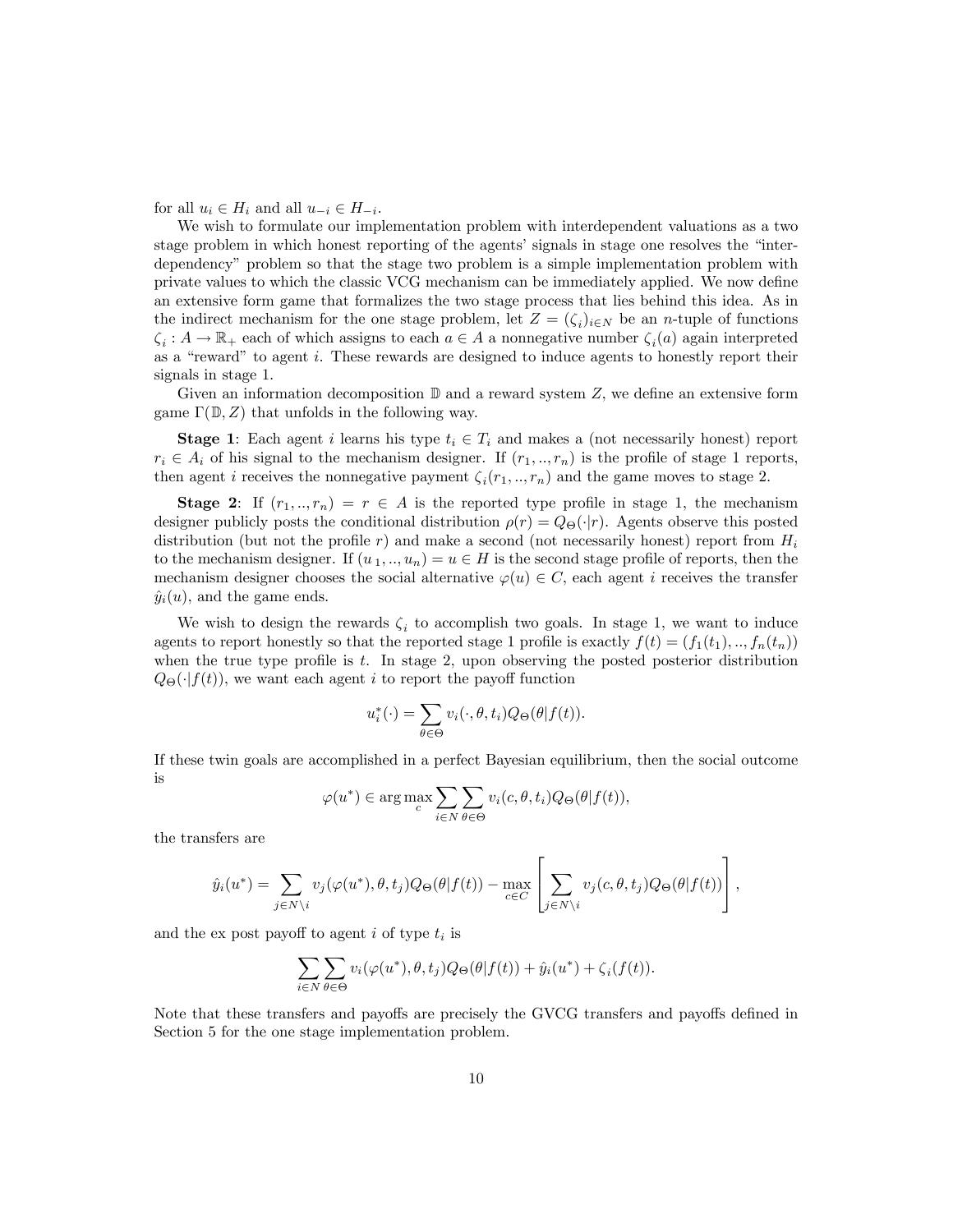#### 6.2. Strategies and Equilibria in the Two Stage Game

Define

$$
\Pi := \{Q_{\Theta}(\cdot | a) : a \in A\}.
$$

Given the specification of the extensive form, it follows that the second stage information sets of agent i are indexed by the elements of  $A_i \times \Pi \times T_i$ . A strategy for agent i in this game is a pair  $(\alpha_i, \beta_i)$  where  $\alpha_i : T_i \to A_i$  specifies a type dependent report  $\alpha_i(t_i) \in A_i$  in stage 1 and  $\beta_i : A_i \times \Pi \times T_i \to H_i$  specifies a second stage report  $\beta_i(r_i, \pi, t_i) \in H_i$  as a function of i's first stage report  $r_i \in A_i$ , the posted distribution  $\pi$ , and i's type  $t_i \in T_i$ .

We are interested in a Perfect Bayesian Equilibrium (PBE) assessment for the two stage implementation game  $\Gamma(\mathbb{D}, Z)$  consisting of a strategy profile  $(\alpha_i, \beta_i)_{i \in N}$  and a system of second stage beliefs in which players truthfully report their private information at each stage.

**Definition 5:** A strategy  $(\alpha_i, \beta_i)$  for player i is truthful for i if  $\alpha_i(t_i) = f_i(t_i)$  for all  $t_i \in T_i$ and

$$
\beta_i(f_i(t_i), \pi, t_i)(\cdot) = \sum_{\theta \in \Theta} v_i(\cdot, \theta, t_i) \pi(\theta)
$$

for all  $\pi \in \Pi$  and  $t_i \in T_i$ . A strategy profile  $(\alpha_i, \beta_i)_{i \in N}$  is truthful if  $(\alpha_i, \beta_i)$  is truthful for each player  $i$ .

Formally, a system of beliefs for player i is a collection of probability measures on  $\Theta \times T_{-i}$ indexed by  $A_i \times \Pi \times T_i$ , i.e., a collection of the form

$$
\{\mu_i(\cdot|r_i,\pi,t_i)\in\Delta(\Theta\times T_{-i}): (r_i,\pi,t_i)\in A_i\times\Pi\times T_i\}.
$$

with the following interpretation: when player i of type  $t_i$  reports  $r_i$  in Stage 1 and observes the posted distribution  $\pi$ , then player i assigns probability mass  $\mu_i(\theta, t_{-i}|r_i, \pi, t_i)$  to the event that other players have true types  $t_{-i}$  and that the state of nature is  $\theta$ . As usual, an assessment is a pair  $\{(\alpha_i, \beta_i)_{i \in N}, (\mu_i)_{i \in N}\}\)$  consisting of a strategy profile and a system of beliefs for each player.

**Definition 6:** An assessment  $\{(\alpha_i, \beta_i)_{i \in N}, (\mu_i)_{i \in N}\}\$ is an *incentive compatible Perfect Bayesian equilibrium (ICPBE) assessment* in the game  $\Gamma(\mathbb{D}, Z)$  if  $(\alpha, \beta, \mu) = \{(\alpha_i, \beta_i)_{i \in N}, (\mu_i)_{i \in N}\}\$ is a Perfect Bayesian Equilibrium assessment and the profile  $(\alpha_i, \beta_i)_{i \in N}$  is truthful.

#### 6.3. The Main Result

**Theorem B:** Let  $(v_1, \ldots, v_n)$  be a collection of payoff functions.

(a) Suppose that  $q: T \to C$  is outcome efficient for the problem  $(v_1, ..., v_n, P)$ . Suppose that  $\mathbb{D}=(A_i,f_i)_{i\in\mathbb{N}},Q$  is an information decomposition for P satisfying  $\Lambda_i^Q>0$  for each i. Then there exists a reward system  $Z = (\zeta_i)_{i \in N}$  such that the two stage game  $\Gamma(\mathbb{D}, Z)$  has an ICPBE  $(\alpha^*, \beta^*, \mu).$ 

(b) For every  $\varepsilon > 0$ , there exists a  $\delta > 0$  such that the following holds: whenever  $q: T \to C$ is outcome efficient for the problem  $(v_1, ..., v_n, P)$  and  $\mathbb{D} = (A_i, f_i)_{i \in N}, Q$  is an information decomposition for  $P$  satisfying

$$
\max_i \nu_i^Q \le \delta \min_i \Lambda_i^Q
$$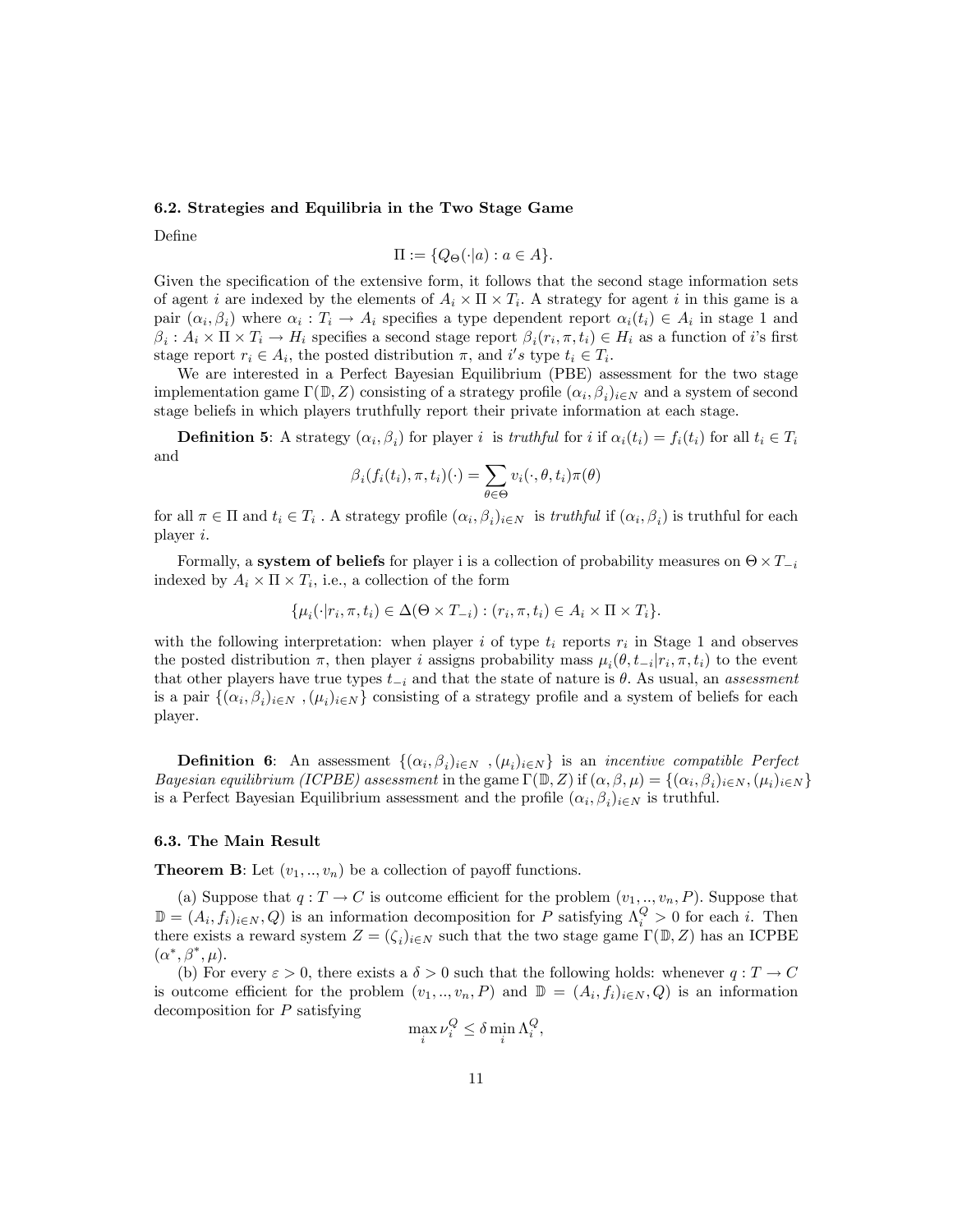there exists a reward system  $Z = (\zeta_i)_{i \in N}$  such that the two stage game  $\Gamma(\mathbb{D}, Z)$  has an ICPBE  $(\alpha^*, \beta^*, \mu)$ . Furthermore,  $0 \le \zeta_i(a) \le \varepsilon$  for every i and a.

To prove Theorem B, we proceed in several steps which we outline here. Suppose that  $\mathbb{D} = (A_i, f_i)_{i \in N}, Q$  is an information decomposition for P.

Step 1: Suppose that  $(\alpha, \beta)$  is a strategy profile with  $\alpha_i(t_i) = f_i(t_i)$  for all i and  $t_i$ . Suppose that player *i* is of true type  $t_i$ , the other players have true type profile  $t_{-i}$ , player i reports  $r_i$ in stage 1. Given the definition of  $(\alpha_{-i}, \beta_{-i})$ , it follows that  $\alpha_j(t_j) = f_j(t_j)$  for each  $j \neq i$ . Therefore, player *i* of type  $t_i$  who has submitted report  $r_i$  in stage 1 and who observes  $\pi \in \Pi$  at stage 2 will assign positive probability

$$
\sum_{\hat{t}_{-i}: \rho(f_{-i}(\hat{t}_{-i}), r_i) = \pi} P_{T_{-i}}(\hat{t}_{-i}|t_i) > 0
$$

to the event

$$
\{\hat{t}_{-i} \in T_{-i} : \rho(f_{-i}(\hat{t}_{-i}), r_i) = \pi\}.
$$

Therefore, i's updated beliefs regarding  $(\theta, t_{-i})$  consistent with  $(\alpha, \beta)$  are given by

$$
\mu_i(\theta, t_{-i}|r_i, \pi, t_i) = \frac{\rho_\theta(f_{-i}(t_{-i}), f_i(t_i)) P_{T_{-i}}(t_{-i}|t_i)}{\sum_{\hat{t}_{-i}:\rho(f_{-i}(\hat{t}_{-i}), r_i) = \pi} P_{T_{-i}}(\hat{t}_{-i}|t_i)} \text{ if } \rho(f_{-i}(t_{-i}), r_i) = \pi
$$
  
= 0 otherwise.

Step 2: Let

$$
\overline{w}_i(\cdot, \pi, t_i) := \sum_{\theta \in \Theta} v_i(\cdot, \theta, t_i) \pi(\theta)
$$

and for each  $\pi$  and  $t_{-i}$  let  $w_{-i}^*(\pi, t_{-i}) \in H_{-i}$  be defined as

$$
w_{-i}^*(\pi, t_{-i}) := (\overline{w}_j(\cdot, \pi, t_j))_{j \in N \setminus i}.
$$

Next, we define the following particular second stage component  $\beta_i^*$  of agent *i*'s strategy as follows: for each  $(r_i, \pi, t_i) \in A_i \times \Pi \times T_i$ , let

$$
\beta_i^*(r_i, \pi, t_i) \in \arg \max_{u_i \in H_i} \sum_{t_{-i} \in T_{-i}} \sum_{\theta \in \Theta} \left[ v_i(\varphi(u_i, w_{-i}^*(\pi, t_{-i})), \theta, t_i) + \hat{y}_i(u_i, w_{-i}^*(\pi, t_{-i})) \right] \mu_i(\theta, t_{-i} | r_i, \pi, t_i)
$$

where  $\mu_i(\cdot|r_i, \pi, t_i)$  is defined in Step 1<sup>9</sup>. We then show that

$$
\beta_i^*(f_i(t_i), \pi, t_i) = \sum_{\theta \in \Theta} v_i(\cdot, \theta, t_i) \pi(\theta) = \overline{w}_i(\cdot, \pi, t_i).
$$

Step 3: If  $\alpha_i^*(t_i) = f_i(t_i)$  for all i and  $t_i$  and  $\beta_i^*$  is defined as in Step 2, then  $(\alpha^*, \beta^*)$ is a truthful strategy profile. The proof is completed by constructing a system of rewards

<sup>&</sup>lt;sup>9</sup>Note that  $\beta_i^*(r_i, \pi, t_i)$  exists since each  $v_i$  takes on only finitey many values for each i and the set  $\Pi$  is also finite.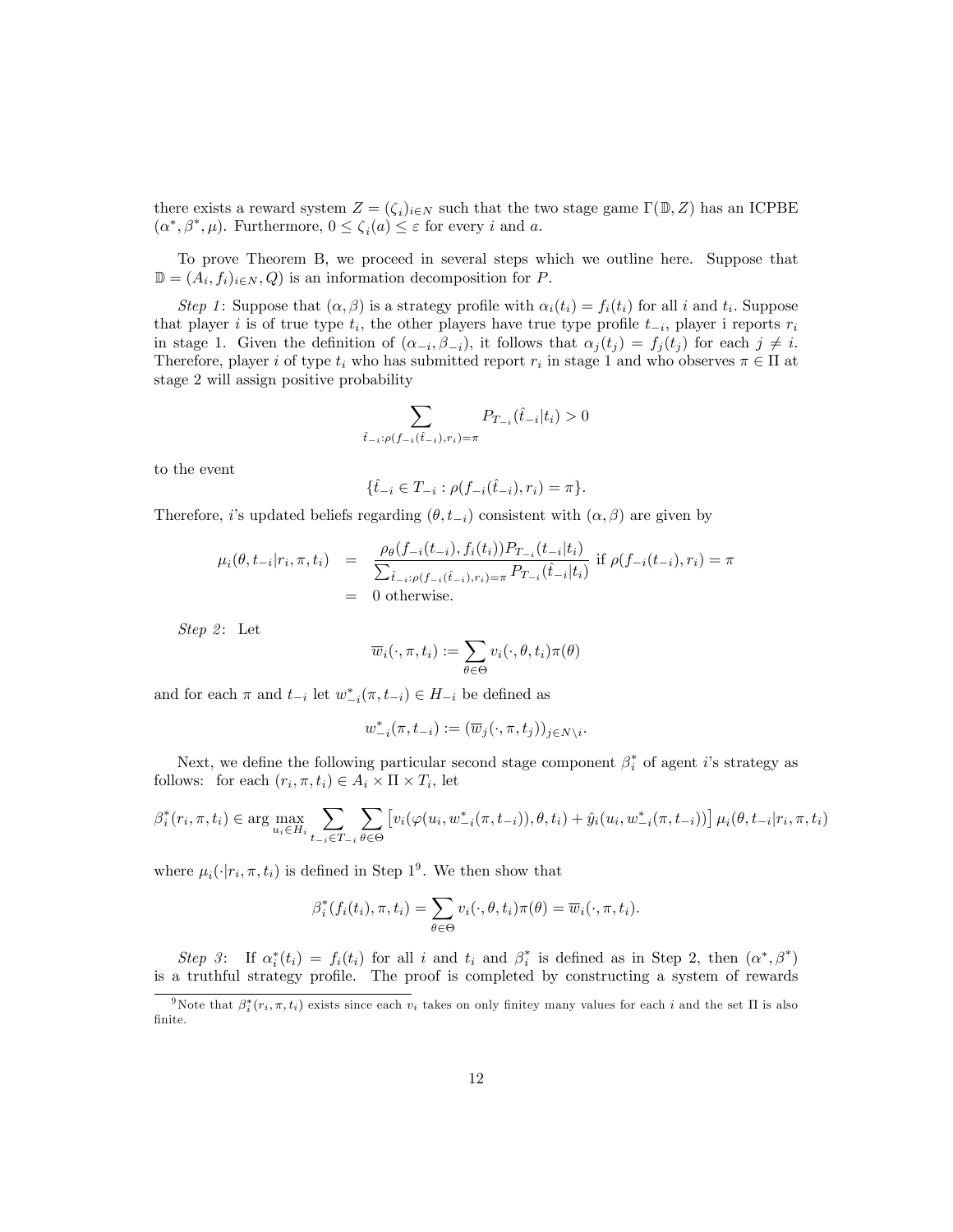$Z = (\zeta_i)_{i \in N}$  such that  $(\alpha^*, \beta^*, \mu)$  is an ICPBE of the two stage game  $\Gamma(\mathbb{D}, Z)$ . To accomplish this, we define spherical scoring rule transfers

$$
\zeta_i(a_{-i}, a_i) = \varepsilon \frac{Q_{A_{-i}}(a_{-i}|a_i)}{||Q_{A_{-i}}(\cdot|a_i)||_2}
$$

as in MP(2014.) To prove part (a) of Theorem B, we show that one can find  $\varepsilon > 0$  so that (i) deviations at second stage information sets are unprofitable given the beliefs  $\mu$  defined in step 1 and (ii) coordinated deviations across the two stages are unprofitable. This latter argument depends crucially on the special transfers  $\zeta_i$ . It is these transfers that induce truthful reporting in stage 1, thus reducing the second stage to a simple implementation problem with private values. To prove part (b), we show that  $\varepsilon$  can be chosen to be small when each agent's informational size is small enough relative to the variation in his beliefs.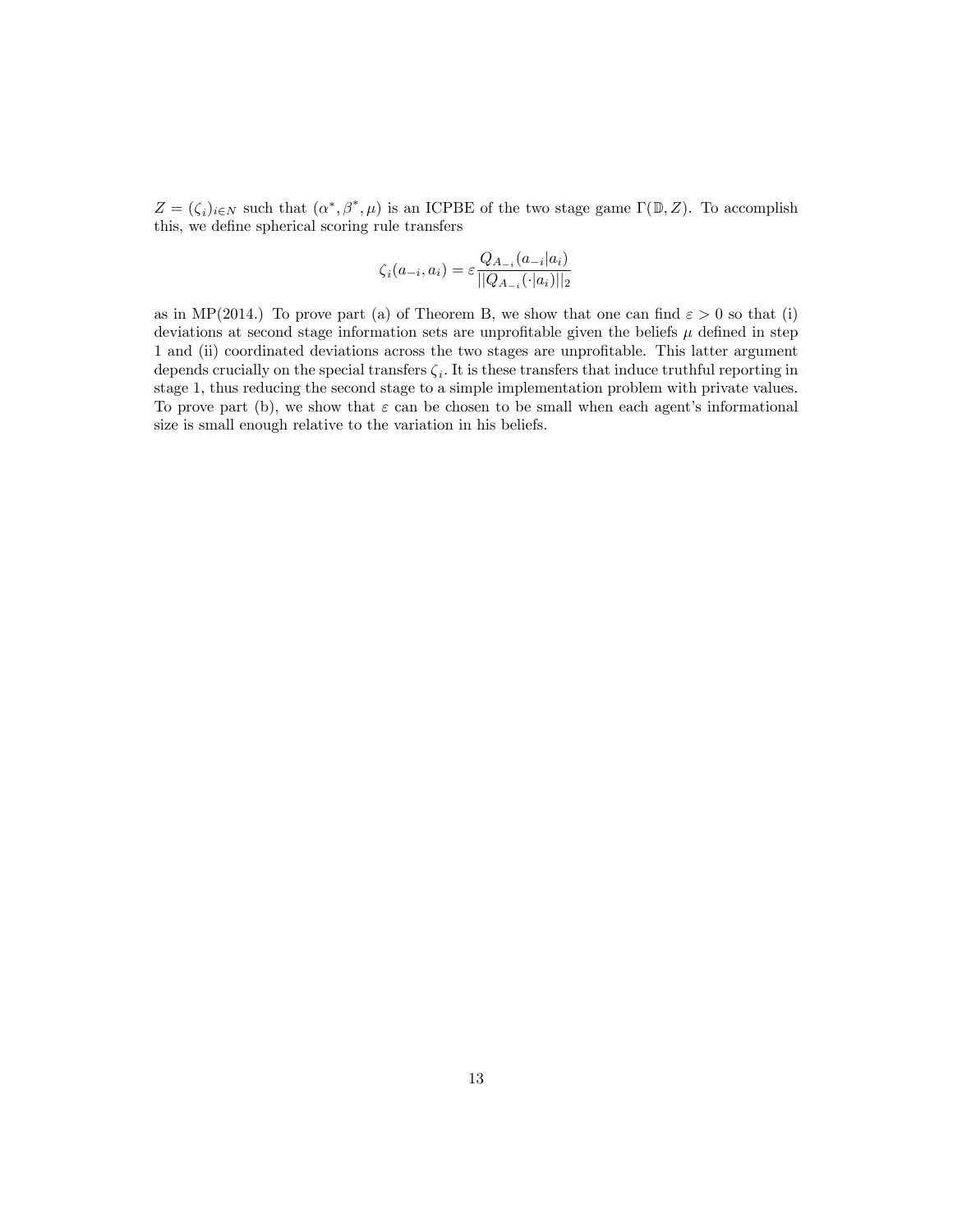## 7. Appendix

#### 7.1. Preparatory Lemmas

**Lemma A:** Let M be a nonnegative number and let  $\{g_i : C \times \Theta \to \mathbb{R}_+ : i \in N\}$  be a collection of functions satisfying  $g_i(\cdot) \leq M$  for all i. For each  $S \subseteq \{1, ..., n\}$  and for each  $\pi \in \Delta(\Theta)$ , let

$$
F_S(\pi) = \max_{c \in C} \sum_{i \in S} \sum_{\theta \in \Theta} g_i(c, \theta) \pi(\theta).
$$

Then for each  $\pi, \pi' \in \Delta(\Theta)$ ,

$$
|F_S(\pi) - F_S(\pi')| \le |S|M||\pi - \pi'||.
$$

Proof: See MP(2014)

**Lemma B:** Let M be a nonnegative number and let  $\{g_i : C \times \Theta \to \mathbb{R}_+ : i \in N\}$  be a collection of functions satisfying  $g_i(\cdot, \cdot) \leq M$  for all i. For each  $\pi \in \Delta(\Theta)$ , let

$$
\xi(\pi) \in \arg\max_{c \in C} \sum_{i \in N} \sum_{\theta \in \Theta} g_i(c.\theta) \pi(\theta),
$$

and

$$
\eta_i(\pi) = \sum_{j \in N \setminus i} \sum_{\theta \in \Theta} g_j(\xi(\pi), \theta) \pi(\theta) - \max_{c \in C} \left[ \sum_{j \in N \setminus i} \sum_{\theta \in \Theta} g_j(c, \theta) \pi(\theta) \right].
$$

Then for each  $t \in T$  and all  $\pi, \pi' \in \Delta(\Theta)$ ,

$$
\left[\sum_{\theta \in \Theta} g_i(\xi(\pi'), \theta) \pi'(\theta) + \eta_i(\pi')\right] - \left[\sum_{\theta \in \Theta} g_i(\xi(\pi), \theta) \pi(\theta) + \eta_i(\pi)\right] \le (2n - 1)M||\pi - \pi'||
$$

Proof:

$$
\left[\sum_{\theta \in \Theta} g_j(\xi(\pi'), \theta) \pi'(\theta) + \eta_i(\pi')\right] - \left[\sum_{\theta \in \Theta} g_j(\xi(\pi), \theta) \pi(\theta) + \eta_i(\pi)\right]
$$
\n
$$
= \sum_{k \in N} \sum_{\theta \in \Theta} g_k(\xi(\pi'), \theta) \pi'(\theta) - \sum_{k \in N} \sum_{\theta \in \Theta} g_k(\xi(\pi), \theta) \pi(\theta)
$$
\n
$$
+ \max_{c \in C} \left[\sum_{j \in N \setminus i} \sum_{\theta \in \Theta} g_j(c, \theta) \pi(\theta)\right] - \max_{c \in C} \left[\sum_{j \in N \setminus i} \sum_{\theta \in \Theta} g_j(c, \theta) \pi'(\theta)\right]
$$
\n
$$
= \max_{c \in C} \left[\sum_{k \in N} \sum_{\theta \in \Theta} g_k(c, \theta) \pi'(\theta)\right] - \max_{c \in C} \left[\sum_{k \in N} \sum_{\theta \in \Theta} g_k(c, \theta) \pi(\theta)\right]
$$
\n
$$
+ \max_{c \in C} \left[\sum_{j \in N \setminus i} \sum_{\theta \in \Theta} g_j(c, \theta) \pi(\theta)\right] - \max_{c \in C} \left[\sum_{j \in N \setminus i} \sum_{\theta \in \Theta} g_j(c, \theta) \pi'(\theta)\right]
$$
\n
$$
\leq nM || \pi - \pi' || + (n - 1)M || \pi - \pi' ||
$$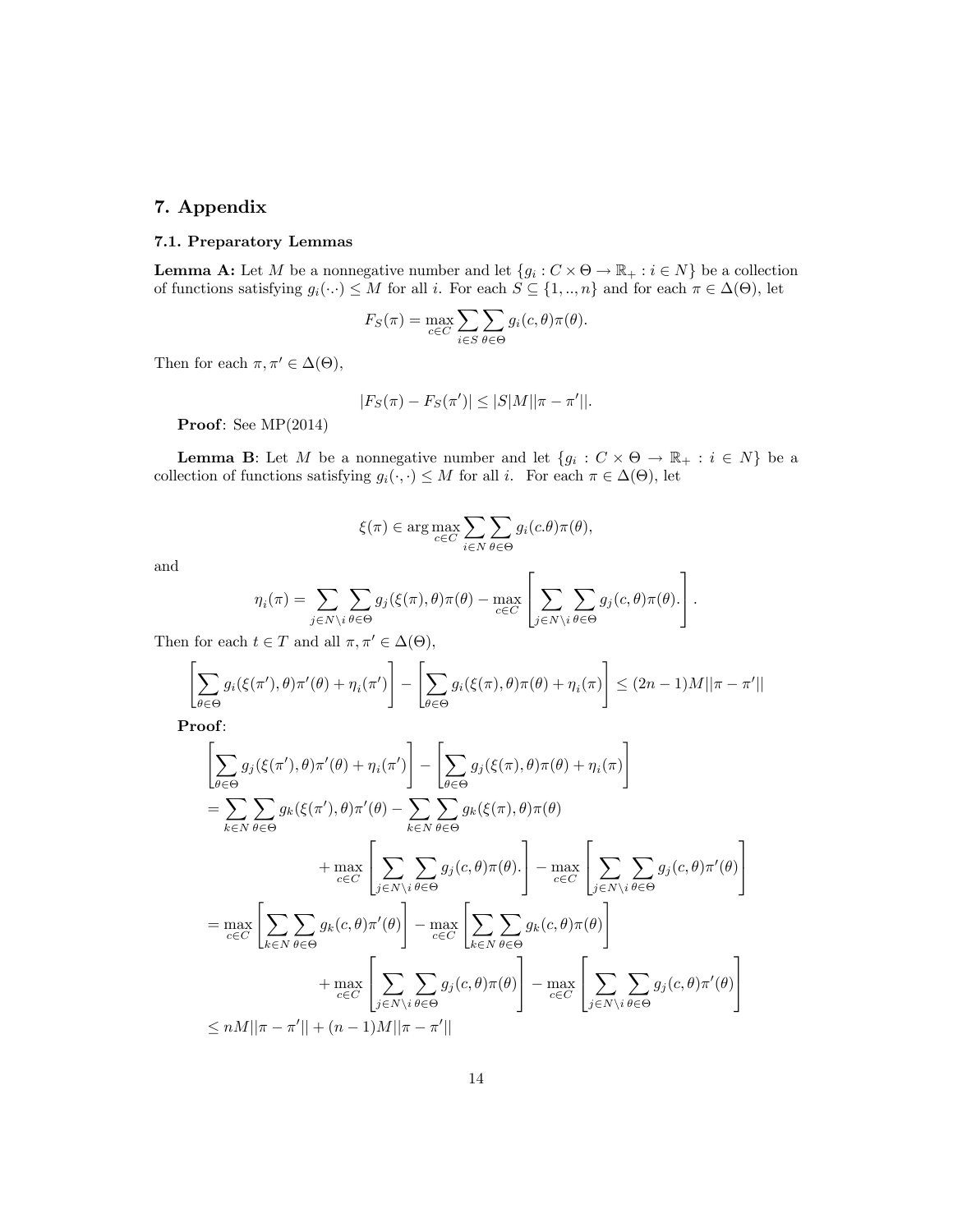where the last inequality follows from Lemma A.

**Lemma C**: Suppose that  $Q \in \Delta(\Theta \times A)$  and define a system of rewards  $Z = (\zeta_i)_{i \in N}$  where

$$
\zeta_i(a_{-i},a_i) = \varepsilon \frac{Q_{A_{-i}}(a_{-i}|a_i)}{||Q_{A_{-i}}(\cdot|a_i)||_2}
$$

for each  $(a_{-i}, a_i) \in A$ . Then for each  $a_i, a'_i \in A_i$ ,

$$
\sum_{a_{-i}} [\zeta_i(a_{-i}, a_i) - \zeta_i(a_{-i}, a'_i)] Q_{A_{-i}}(a_{-i}|a_i) \ge \frac{\varepsilon}{2\sqrt{|A|}} \Lambda_i^Q.
$$

Proof: Since

$$
\left\| \frac{Q_{A_{-i}}(\cdot|a_i)}{||Q_{A_{-i}}(\cdot|a_i)||_2} - \frac{Q_{A_{-i}}(\cdot|a'_i)}{||Q_{A_{-i}}(\cdot|a'_i)||_2} \right\|^2 = 2\left[1 - \frac{Q_{A_{-i}}(\cdot|a'_i) \cdot Q_{A_{-i}}(\cdot|a_i)}{||Q_{A_{-i}}(\cdot|a_i)||_2||Q_{A_{-i}}(\cdot|a'_i)||_2}\right]
$$

and  $||Q_{A_{-i}}(\cdot | a_i)||_2 \ge \frac{1}{\sqrt{|A-i|}} \ge \frac{1}{\sqrt{|A|}}$ , we conclude that

$$
\sum_{a_{-i}} [\zeta_i(a_{-i}, a_i) - \zeta_i(a_{-i}, a'_i)] Q(a_{-i}|a_i) = \sum_{a_{-i}} \left[ \varepsilon \frac{Q_{A_{-i}}(a_{-i}|a_i)}{||Q_{A_{-i}}(\cdot|a_i)||_2} - \varepsilon \frac{Q_{A_{-i}}(a_{-i}|a'_i)}{||Q_{A_{-i}}(\cdot|a'_i)||_2} \right] Q(a_{-i}|a_i)
$$
  
\n
$$
= \varepsilon \left[ \frac{Q_{A_{-i}}(\cdot|a_i) \cdot Q(|a_i)}{||Q_{A_{-i}}(\cdot|a_i)||_2} - \frac{Q_{A_{-i}}(\cdot|a'_i) \cdot Q(\cdot|a_i)}{||Q_{A_{-i}}(\cdot|a'_i)||_2} \right]
$$
  
\n
$$
= \varepsilon ||Q_{A_{-i}}(\cdot|a_i)||_2 \left[ 1 - \frac{Q_{A_{-i}}(\cdot|a'_i) \cdot Q_{A_{-i}}(\cdot|a_i)}{||Q(\cdot|a_i)||_2||Q(\cdot|a'_i)||_2} \right]
$$
  
\n
$$
= \frac{\varepsilon}{2} ||Q(\cdot|a_i)||_2 \left\| \frac{Q_{A_{-i}}(\cdot|a_i)}{||Q_{A_{-i}}(\cdot|a_i)||_2} - \frac{Q_{A_{-i}}(\cdot|a'_i)}{||Q_{A_{-i}}(\cdot|a'_i)||_2} \right\|^2
$$
  
\n
$$
\geq \frac{\varepsilon}{2\sqrt{|A|}} \Lambda_i^Q.
$$

#### 7.2. Proof of Theorem B

We will prove part (b) of Theorem B first. To begin, define beliefs  $\mu_i(\cdot|r_i, \pi, t_i) \in \Delta(\Theta \times T_{-i})$ for agent *i* at each information set  $(r_i, \pi, t_i) \in A_i \times \Pi \times T_i$  as in Section 5. In addition, define  $\overline{w}_i(\cdot, \pi, t_i)$  and  $w_{-i}^*(\pi, t_{-i})$  as in Section 5. Let  $\alpha_i^*(t_i) = f_i(t_i)$  and recall that  $\beta_i^*$  is defined for agent *i* as follows: for each  $(r_i, \pi, t_i) \in A_i \times \Pi \times T_i$ , let

$$
\beta_i^*(r_i, \pi, t_i) \in \arg \max_{u_i \in H_i} \sum_{t-i \in T_{-i}} \sum_{\theta \in \Theta} \left[ v_i(\varphi(u_i, w_{-i}^*(\pi, t_{-i})), \theta, t_i) + \hat{y}_i(u_i, w_{-i}^*(\pi, t_{-i})) \right] \mu_i(\theta, t_{-i} | r_i, \pi, t_i).
$$

For notational convenience, we will write  $Q_{A_{-i}}(\cdot|a_i)$  as  $Q(\cdot|a_i)$  and  $P_{T_{-i}}(\cdot|t_i)$  as  $P_{T_{-i}}(\cdot|t_i)$ throughout this proof. Choose  $\varepsilon > 0$  and define a system of rewards  $Z = (\zeta_i)_{i \in N}$  where

$$
\zeta_i(a_{-i}, a_i) = \varepsilon \frac{Q(a_{-i}|a_i)}{||Q(\cdot|a_i)||_2}.
$$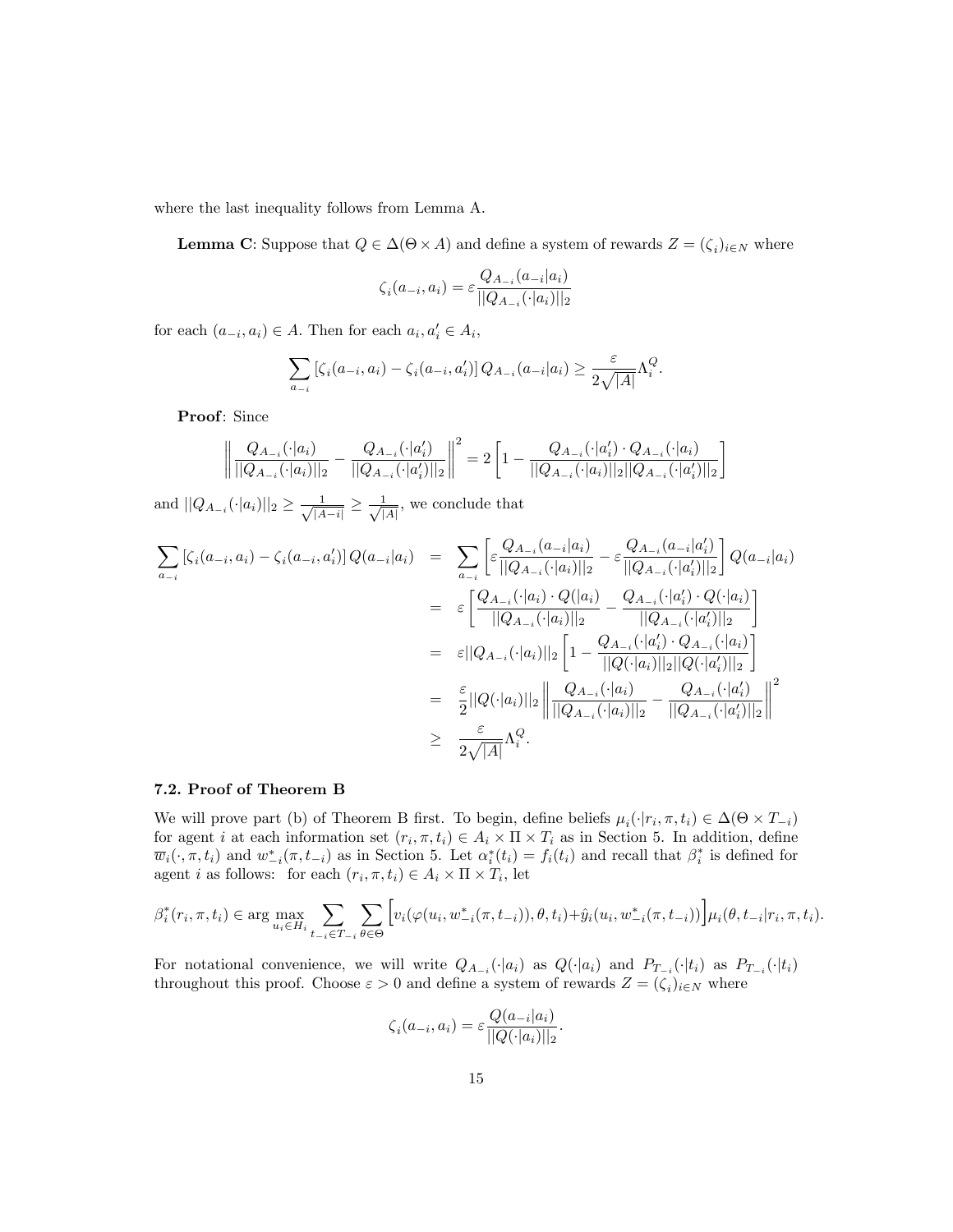Since  $0 \leq \frac{Q(a_{-i}|a_i)}{||Q(\cdot|a_i)||_2}$  $\frac{Q(a_{-i}|a_i)}{||Q(\cdot|a_i)||_2} \leq 1$ , for all i,  $a_{-i}$  and  $a_i$  it follows that

$$
0 \le \zeta_i(a_{-i}, a_i) \le \varepsilon.
$$

Next suppose that

$$
0 < \delta < \frac{\varepsilon}{12nM\sqrt{|A|}}.
$$

We will show that  $(\alpha^*, \beta^*, \mu)$  is an ICPBE in the game  $\Gamma(\mathbb{D}, Z)$  whenever  $\max_i \nu_i^Q \leq \delta \min_i \Lambda_i^Q$ . To accomplish this, we must show that  $(\alpha^*, \beta^*)$  is truthful, that first stage deviations are unprofitable and that coordinated deviations across stages are unprofitable.

Part 1: To show that  $(\alpha^*, \beta^*)$  is truthful, we must show that

$$
\beta_i^*(f_i(t_i), \pi, t_i)(\cdot) = \sum_{\theta \in \Theta} v_i(\cdot, \theta, t_i) \pi(\theta) = \overline{w}_i(\cdot, \pi, t_i)
$$

for all  $\pi \in \Pi$  and  $t_i \in T_i$  . i.e., that

$$
\overline{w}_i(\cdot, \pi, t_i) \in \arg \max_{u_i \in H_i} \sum_{t_{-i} \in T_{-i}} \sum_{\theta \in \Theta} \left[ v_i(\varphi(u_i, w_{-i}^*(\pi, t_{-i}), \theta, t_i) + \hat{y}_i(u_i, w_{-i}^*(\pi, t_{-i})) \right] \mu_i(\theta, t_{-i} | f_i(t_i), \pi, t_i)
$$

for each  $t_i$  and each  $\pi \in \Pi$ . To see this, note that for each  $u_i \in H_i$ ,

$$
\sum_{t_{-i}\in T_{-i}}\sum_{\theta\in\Theta}\left[v_{i}(\varphi(u_{i},w_{-i}^{*}(\pi,t_{-i})),\theta,t_{i})+\hat{y}_{i}(u_{i},w_{-i}^{*}(\pi,t_{-i})\right]\mu_{i}(\theta,t_{-i}|f_{i}(t_{i}),\pi,t_{i})
$$
\n
$$
=\sum_{t_{-i}\in T_{-i}\atop t_{-i}(f_{-i}(t_{-i}),f_{i}(t_{i}))=\pi}\sum_{\theta\in\Theta}\left[v_{i}(\varphi(u_{i},w_{-i}^{*}(\pi,t_{-i})),\theta,t_{i})+\hat{y}_{i}(u_{i},w_{-i}^{*}(\pi,t_{-i})\right)\left[\frac{\rho_{\theta}(f_{-i}(t_{-i}),f_{i}(t_{i}))P(t_{-i}|t_{i})}{\sum_{\hat{t}_{-i}: \varphi(f_{-i}(t_{-i}),f_{i}(t_{i}))=\pi}P(\hat{t}_{-i}|t_{i})}\right]
$$
\n
$$
=\sum_{t_{-i}\in T_{-i}\atop t_{\beta}(f(t))=\pi}\left[\sum_{\theta\in\Theta}v_{i}(\varphi(u_{i},w_{-i}^{*}(\pi,t_{-i})),\theta,t_{i})\rho_{\theta}(f(t)) + \hat{y}_{i}(u_{i},w_{-i}^{*}(\pi,t_{-i}))\right]\left[\frac{P(t_{-i}|t_{i})}{\sum_{\hat{t}_{-i}: \rho(f_{-i}(t_{-i}),f_{i}(t_{i}))=\pi}P(\hat{t}_{-i}|t_{i})}\right]
$$
\n
$$
=\sum_{t_{-i}\in T_{-i}\atop t_{\beta}(f(t))=\pi}\left[\sum_{\theta\in\Theta}v_{i}(\varphi(u_{i},w_{-i}^{*}(\pi,t_{-i})),\theta,t_{i})\pi(\theta)+\hat{y}_{i}(u_{i},w_{-i}^{*}(\pi,t_{-i}))\right]\left[\frac{P(t_{-i}|t_{i})}{\sum_{\hat{t}_{-i}: \rho(f_{-i}(t_{-i}),f_{i}(t_{i}))=\pi}P(\hat{t}_{-i}|t_{i})}\right]
$$
\n
$$
=\sum_{t_{-i}\in T_{-i}\atop t_{\beta}(f(t))=\pi}\left[\overline{w}_{i}(\varphi(u_{i},w_{-i}^{*}(\pi,t_{-i})),\pi,t_{
$$

1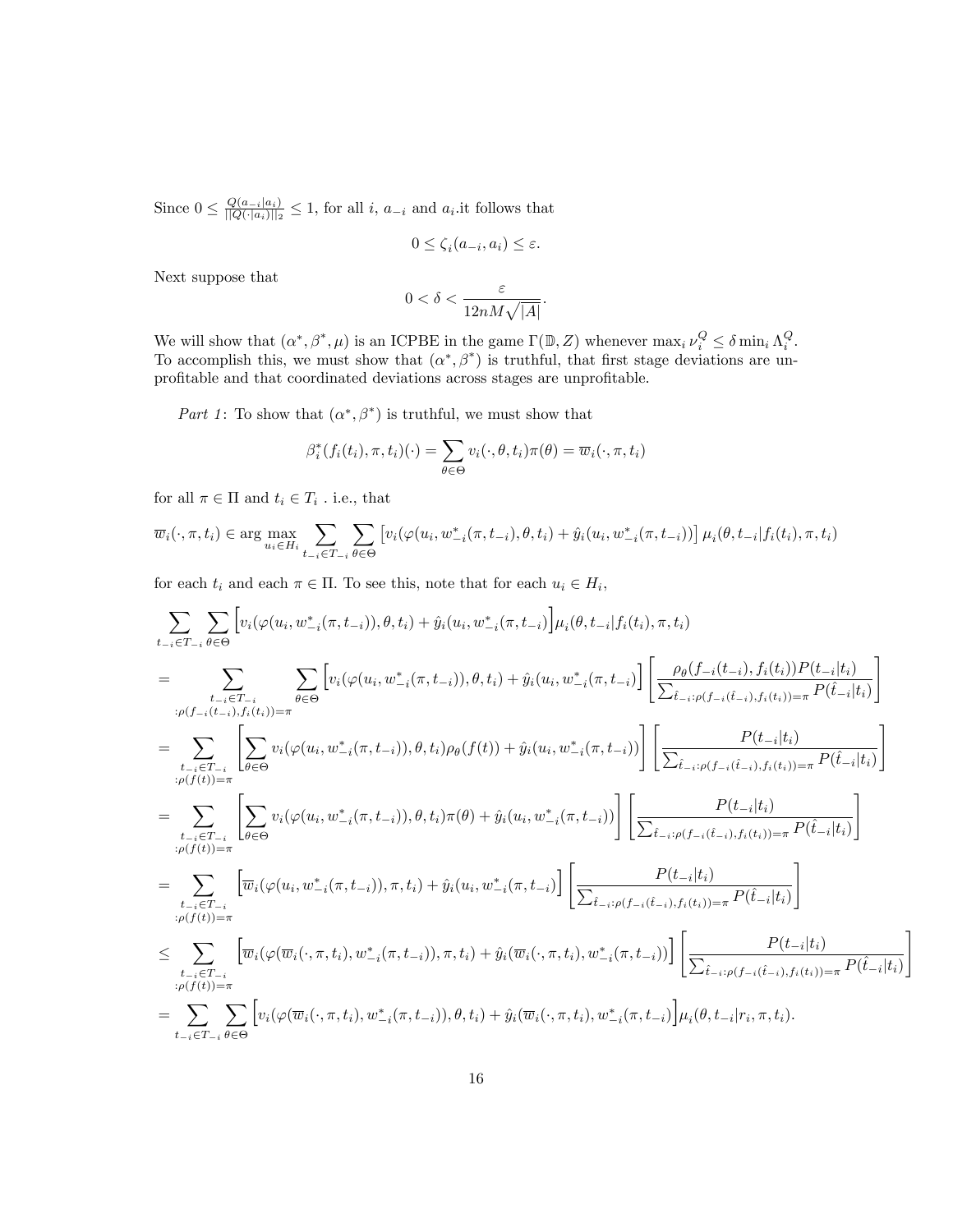Therefore,  $(\alpha^*, \beta^*)$  is truthful.

Part  $2$ : To show that deviations at second stage information sets are unprofitable, suppose that all players use  $\alpha_i^*$  in stage 1 and players  $j \neq i$  use  $\beta_j^*$  in stage 2. Then, upon observing  $\pi$ and having reported truthfully in stage 1, it follows from the definition of  $\beta_j^*$  that each player  $j \neq i$  reports  $\beta_j^*(f_j(t_j), \pi, t_j) = \overline{w}_j(\cdot, \pi, t_j)$  in stage 2. Therefore, the second stage expected payoff to player i who reports  $u_i \in H_i$  given the beliefs  $\mu_i$  defined above is

$$
\sum_{t_{-i}\in T_{-i}}\sum_{\theta\in\Theta}\left[v_i(\varphi(u_i,w_{-i}^*(\pi,t_{-i})),\theta,t_i)+\hat{y}_i(u_i,w_{-i}^*(\pi,t_{-i})\right]\mu_i(\theta,t_{-i}|f_i(t_i),\pi,t_i)
$$

so the definition of  $\beta_i^*$  implies that

$$
\overline{w}_i(\cdot, \pi, t_i) \in \arg \max_{u_i \in H_i} \sum_{t_{-i} \in T_{-i}} \sum_{\theta \in \Theta} \left[ v_i(\varphi(u_i, w_{-i}^*(\pi, t_{-i})), \theta, t_i) + \hat{y}_i(u_i, w_{-i}^*(\pi, t_{-i})) \right] \mu_i(\theta, t_{-i} | f_i(t_i), \pi, t_i).
$$

Part 3: To show that coordinated deviations across stages are unprofitable for player  $i$ , we assume that other players use  $(\alpha^*_{-i}, \beta^*_{-i})$  and we must show that, for all  $t_i \in T_i$  and all  $r_i \in A_i$ , we have

$$
\sum_{t_{-i}\in T_{-i}} \left[ \sum_{\theta\in\Theta} v_i(\varphi(\overline{w}_i(\cdot,\rho(f(t)),t_i)),w_{-i}^*(\rho(f(t),t_{-i})),\theta,t_i)\rho_{\theta}(f(t)) + \hat{y}_i(\overline{w}_i(\cdot,\rho(f(t)),t_i)),w_{-i}^*(\rho(f(t)),t_{-i})) \right] P(t_{-i}|t_i) + \sum_{t_{-i}\in T_{-i}} \zeta_i(f(t))] P(t_{-i}|t_i) \geq \sum_{t_{-i}\in T_{-i}} \max_{u_i\in H_i} \left[ \sum_{\theta\in\Theta} v_i(\varphi(u_i,w_{-i}^*(\rho(f_{-i}(t_{-i}),r_i),t_{-i})),\theta,t_i)\rho_{\theta}(f(t)) + \hat{y}_i(u_i,w_{-i}^*(\rho(f_{-i}(t_{-i}),r_i),t_{-i})) \right] P(t_{-i}|t_i) + \sum_{t_{-i}\in T_{-i}} \zeta_i(f_{-i}(t_{-i}),r_i) P(t_{-i}|t_i).
$$

Since

$$
\sum_{\theta \in \Theta} v_i(\varphi(\overline{w}_i(\cdot, \rho(f_{-i}(t_{-i}), r_i), t_i), w_{-i}^*(\rho(f_{-i}(t_{-i}), r_i), t_{-i})), \theta, t_i)\rho_{\theta}(f_{-i}(t_{-i}), r_i) \n+ \hat{y}_i(\overline{w}_i(\cdot, \rho(f_{-i}(t_{-i}), r_i), t_i), w_{-i}^*(\rho(f_{-i}(t_{-i}), r_i), t_{-i})) \n\ge \sum_{\theta \in \Theta} v_i(\varphi(u_i, w_{-i}^*(\rho(f_{-i}(t_{-i}), r_i), t_{-i})), \theta, t_i)\rho_{\theta}(f_{-i}(t_{-i}), r_i) \n+ \hat{y}_i(u_i, w_{-i}^*(\rho(f_{-i}(t_{-i}), r_i), t_{-i}))
$$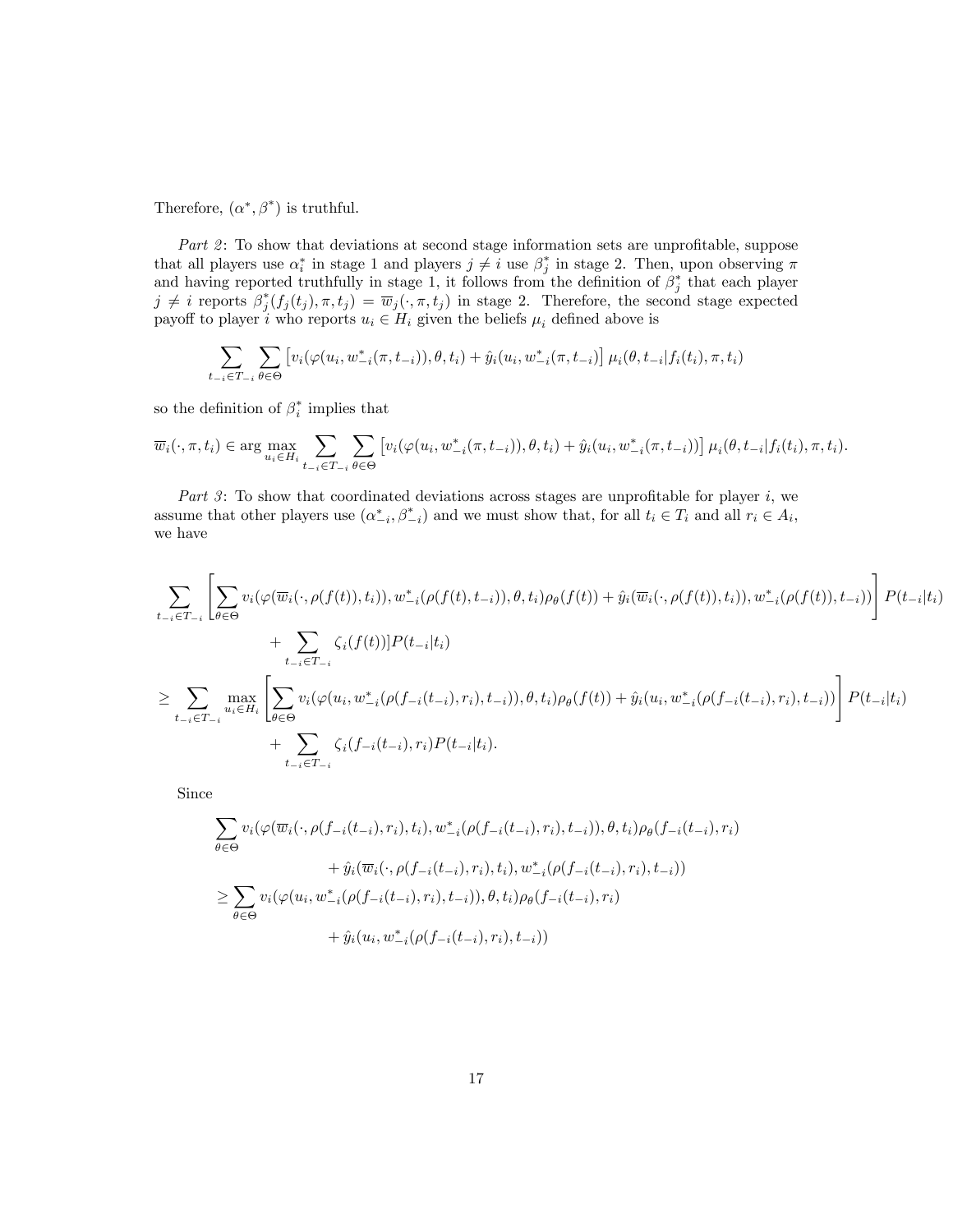for all  $u_i \in H_i$ , it follows from Lemma C that for each  $t_{-i}$  and each  $u_i, r_i$  and  $t_i$ ,

$$
\sum_{\theta \in \Theta} v_{i}(\varphi(\overline{w}_{i}(\cdot,\rho(f(t)),t_{i})),w_{-i}^{*}(\rho(f(t)),t_{-i})),\theta,t_{i})\rho_{\theta}(f(t)) + \hat{y}_{i}(\overline{w}_{i}(\cdot,\rho(f(t)),t_{i})),w_{-i}^{*}(\rho(f(t)),t_{-i}))
$$
\n
$$
-\left[\sum_{\theta \in \Theta} v_{i}(\varphi(u_{i},w_{-i}^{*}(\rho(f_{-i}(t_{-i}),r_{i}),t_{-i})),\theta,t_{i})\rho_{\theta}(f(t)) + \hat{y}_{i}(u_{i},w_{-i}^{*}(\rho(f_{-i}(t_{-i}),r_{i}),t_{-i}))\right]
$$
\n
$$
=\sum_{\theta \in \Theta} v_{i}(\varphi(\overline{w}_{i}(\cdot,\rho(f(t)),t_{i})),w_{-i}^{*}(\rho(f(t)),t_{-i})),\theta,t_{i})\rho_{\theta}(f(t)) + \hat{y}_{i}(\overline{w}_{i}(\cdot,\rho(f(t)),t_{i})),w_{-i}^{*}(\rho(f(t),t_{-i})))
$$
\n
$$
-\left[\sum_{\theta \in \Theta} v_{i}(\varphi(\overline{w}_{i}(\cdot,\rho(f_{-i}(t_{-i}),r_{i}),t_{i}),w_{-i}^{*}(\rho(f_{-i}(t_{-i}),r_{i}),t_{-i})),\theta,t_{i})\rho_{\theta}(f_{-i}(t_{-i}),r_{i})\right]
$$
\n
$$
+\hat{y}_{i}(\overline{w}_{i}(\cdot,\rho(f_{-i}(t_{-i}),r_{i}),t_{i}),w_{-i}^{*}(\rho(f_{-i}(t_{-i}),r_{i}),t_{-i})),\theta,t_{i})\rho_{\theta}(f_{-i}(t_{-i}),r_{i})
$$
\n
$$
+\hat{y}_{i}(\overline{w}_{i}(\cdot,\rho(f_{-i}(t_{-i}),r_{i}),t_{i}),w_{-i}^{*}(\rho(f_{-i}(t_{-i}),r_{i}),t_{-i}))\right]
$$
\n
$$
-\left[\sum_{\theta \in \Theta} v_{i}(\varphi(u_{i},w_{-i}^{*}(\rho(f_{-i}(t_{-i}),r_{i}),t_{-i})),\theta,t_{i})\rho_{\theta}(f_{-i}(t_{-i}),r_{i}),t_{-i}))\right
$$

Therefore,

$$
\sum_{t_{-i}\in T_{-i}}\sum_{\theta\in\Theta}\left[v_{i}(\varphi(\overline{w}_{i}(\cdot,\rho(f(t),t_{i})),w_{-i}^{*}(\rho(f(t),t_{-i})),\theta,t_{i})\rho_{\theta}(f(t)) + \hat{y}_{i}(\overline{w}_{i}(\cdot,\rho(f(t),t_{i})),w_{-i}^{*}(\rho(f(t),t_{-i})))\right]P(t_{-i}|t_{i}) + \sum_{t_{-i}\in T_{-i}}\zeta_{i}(f(t))P(t_{-i}|t_{i})
$$
\n
$$
\geq \sum_{t_{-i}\in T_{-i}}\max_{u_{i}\in H_{i}}\left[\sum_{\theta\in\Theta}v_{i}(\varphi(u_{i},w_{-i}^{*}(\rho(f_{-i}(t_{-i}),r_{i}),t_{-i})),\theta,t_{i})\rho_{\theta}(f(t)) + \hat{y}_{i}(u_{i},w_{-i}^{*}(\rho(f_{-i}(t_{-i}),r_{i}),t_{-i}))\right]P(t_{-i}|t_{i}) + \sum_{t_{-i}\in T_{-i}}\zeta_{i}(f_{-i}(t_{-i}),r_{i})P(t_{-i}|t_{i})
$$
\n
$$
+ \sum_{t_{-i}\in T_{-i}}\zeta_{i}(f_{-i}(t_{-i}),r_{i})P(t_{-i}|t_{i}) - 2nM\sum_{t_{-i}\in T_{-i}}||\rho(f(t)) - \rho(f_{-i}(t_{-i}),r_{i}))||P(t_{-i}|t_{i})
$$

To complete the proof, we must show that

$$
\sum_{a_{-i}} [\zeta_i(a_{-i}, f_i(t_i)) - \zeta_i(a_{-i}, r_i)] Q(a_{-i}|f_i(t_i)) \geq 2n M \sum_{a_{-i}} ||\rho(a_{-i}, f_i(t_i)) - \rho(a_{-i}, r_i))||Q(a_{-i}|f_i(t_i)).
$$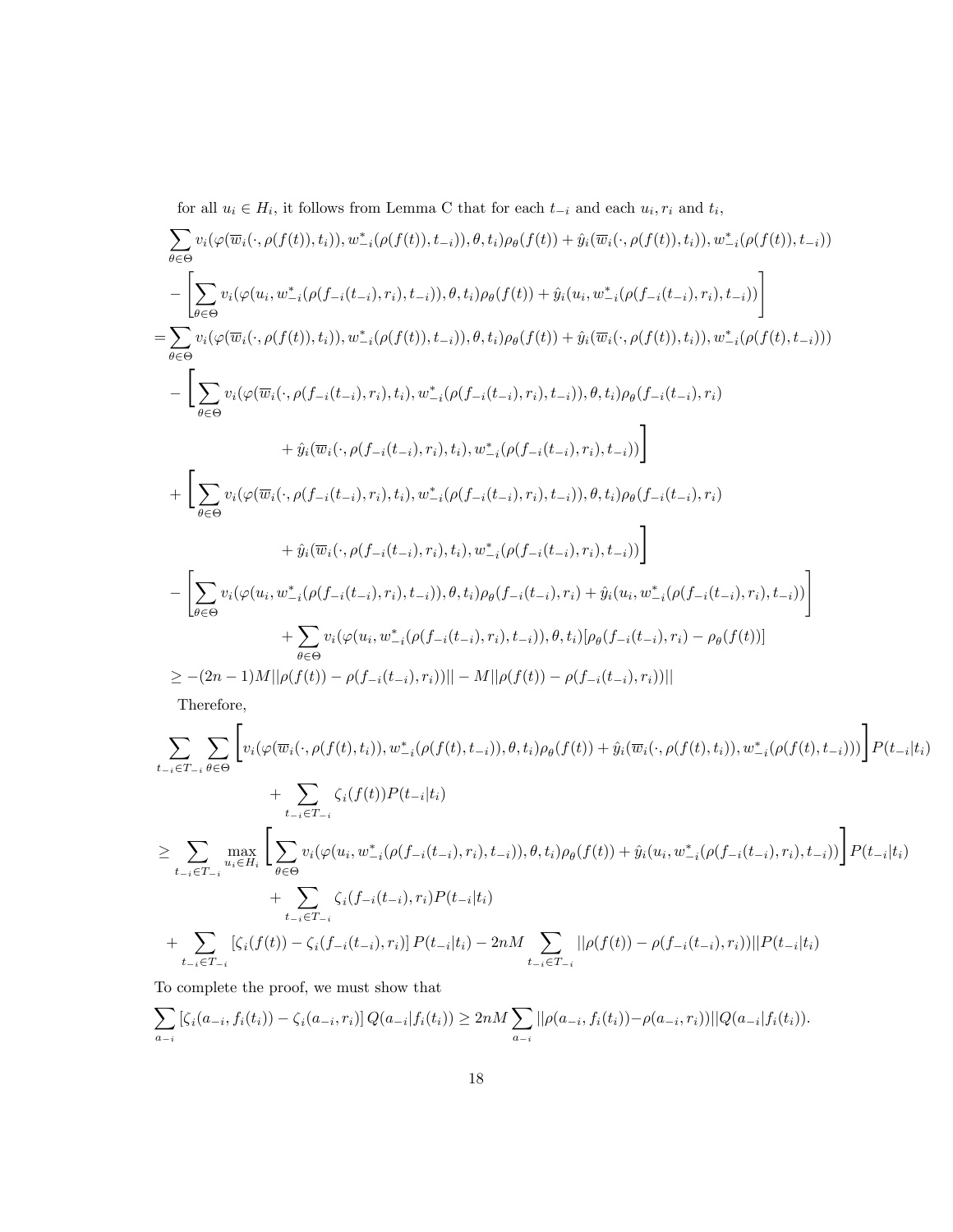From the definition of  $\nu_i^Q$ , it follows that

$$
\sum_{a_{-i}} ||\rho(a_{-i}, a_i) - \rho(a_{-i}, r_i))||Q(a_{-i}|a_i)
$$
\n
$$
= \sum_{\substack{a_{-i} \\ a_{-i}}} ||\rho(a_{-i}, a_i) - \rho(a_{-i}, r_i)|| \ge \nu_i^Q
$$
\n
$$
+ \sum_{\substack{a_{-i} \\ a_{-i}}} ||\rho(a_{-i}, a_i) - \rho(a_{-i}, r_i)|| \ge \nu_i^Q
$$
\n
$$
\le 2\nu_i^Q + \nu_i^Q
$$
\n
$$
= 3\nu_i^Q.
$$

Consequently, we can apply Lemma C and the definition of information decomposition to conclude that

$$
\sum_{t_{-i}\in T_{-i}} [\zeta_i(f(t)) - \zeta_i(f_{-i}(t_{-i}), r_i)] P(t_{-i}|t_i) - 2nM \sum_{t_{-i}\in T_{-i}} ||\rho(f(t)) - \rho(f_{-i}(t_{-i}), r_i)||P(t_{-i}|t_i)
$$
\n
$$
= \sum_{a_{-i}} \sum_{t_{-i}\in T_{-i}} [\zeta_i(f(t)) - \zeta_i(f_{-i}(t_{-i}), r_i)] P(t_{-i}|t_i)
$$
\n
$$
-2nM \sum_{a_{-i}} \sum_{t_{-i}\in T_{-i}} ||\rho(f(t)) - \rho(f_{-i}(t_{-i}), r_i)||P(t_{-i}|t_i)
$$
\n
$$
= \sum_{a_{-i}} [\zeta_i(a_{-i}, f_i(t_i)) - \zeta_i(a_{-i}, r_i)] \left[ \sum_{t_{-i}\in T_{-i}} P(t_{-i}|t_i) \right]
$$
\n
$$
-2nM \sum_{a_{-i}} ||\rho(a_{-i}, f_i(t_i)) - \rho(a_{-i}, r_i)|| \left[ \sum_{t_{-i}\in T_{-i}} P(t_{-i}|t_i) \right]
$$
\n
$$
= \sum_{a_{-i}} [\zeta_i(a_{-i}, f_i(t_i)) - \zeta_i(a_{-i}, r_i)] Q(a_{-i}|f_i(t_i)) - 2nM \sum_{a_{-i}} ||\rho(a_{-i}, f_i(t_i)) - \rho(a_{-i}, r_i)||] Q(a_{-i}|f_i(t_i))
$$
\n
$$
\geq \frac{\varepsilon}{2\sqrt{|A|}} \Lambda_i^Q - (2nM)(3\nu_i^Q)
$$
\n
$$
\geq 0
$$

To prove part (a) of the theorem, note that part 3 above shows that

$$
\sum_{t_{-i}\in T_{-i}} [\zeta_i(f(t)) - \zeta_i(f_{-i}(t_{-i}), r_i)] P(t_{-i}|t_i) - 2nM \sum_{t_{-i}\in T_{-i}} ||\rho(f(t)) - \rho(f_{-i}(t_{-i}), r_i))||P(t_{-i}|t_i) \n\geq \frac{\varepsilon}{2\sqrt{|A|}} \Lambda_i^Q - 2nM \sum_{t_{-i}\in T_{-i}} ||\rho(f(t)) - \rho(f_{-i}(t_{-i}), r_i))||P(t_{-i}|t_i).
$$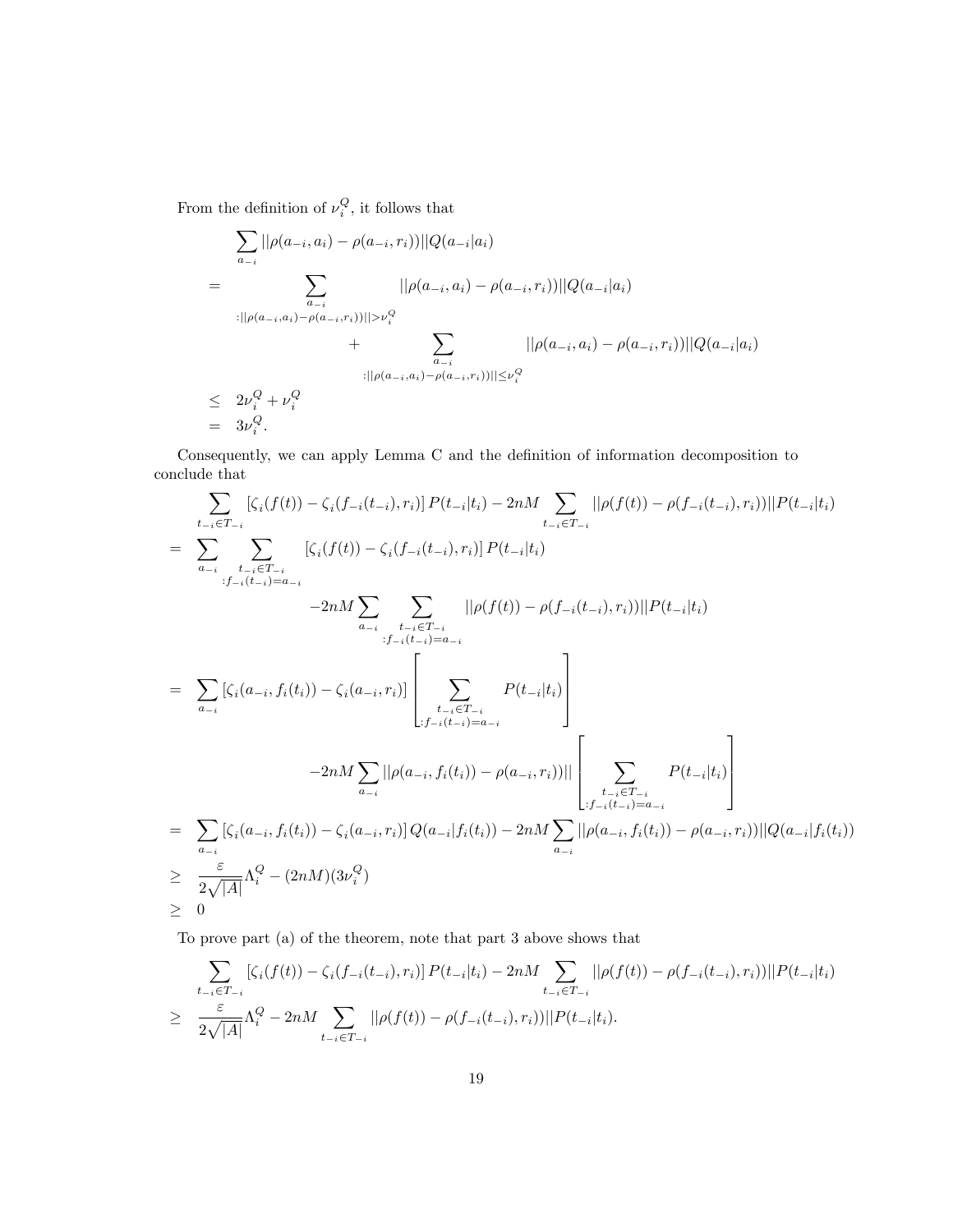If  $\Lambda_i^Q > 0$ , then choosing  $\varepsilon > 0$  sufficiently large proves the result.

## 8. bibliography

#### References

- [1] Clarke, E. (1971), "Multipart Pricing of Public goods," *Public Choice* 8, 19-33.
- [2] Cremer, J. and R. P. McLean, (1985), "Optimal Selling Strategies under Uncertainty for a Discriminatory Monopolist when Demands Are Interdependent," Econometrica, 53, 345-61.
- [3] Cremer, J. and R. P. McLean, (1988), "Full Extraction of the Surplus in Bayesian and Dominant Strategy Auctions," Econometrica, 56, 1247-57.
- [4] Green, J. and J.-J. Laffont (1979), Incentives in Public Decision Making. Amsterdam: North-Holland.
- [5] Groves, T. (1973), "Incentives in Teams," *Econometrica* 41, 617-631.
- [6] Heffetz, O. and K. Ligett (2014), "Privacy and Data-Based Research," Journal of Economic Perspectives 28, 75-98.
- [7] Hurwicz, L. (1972), "On Informationally Decentralized Systems," in C. B. McGuire and R. Radner, eds., *Decision and Organization*, *Amsterdam* ch. 14.
- [8] Jackson, M. (1991), "Bayesian implementation," *Econometrica*, 59, 461-477.
- [9] Ledyard, J.O. and T.R. Palfrey (1994), "Voting and Lottery Drafts as Efficient Public Goods Mechanisms," Review of Economic Studies 61, 327-355.
- [10] Ledyard, J.O. and T.R. Palfrey (2002), "The Approximation of Efficient Public Good Mechanisms by Simple Voting Schemes," Econometrica 67, 435-448.
- [11] McAfee, P. and P. Reny (1992), "Correlated Information and Mechanism Design," Econo $metrica\ 60, 395-421.$
- [12] McLean, R. and A. Postlewaite (2002), "Informational Size and Incentive Compatibility," Econometrica 70, 2421-2454.
- [13] McLean, R. and A. Postlewaite (2004), "Informational Size and Efficient Auctions," Review of Economic Studies 71, 809-827.
- [14] McLean, R. and A. Postlewaite (2014), "Implementation with Interdependent Valuations," forthcoming, Theoretical Economics.
- [15] McLean, R. and A. Postlewaite (2014), "Informational Size and Two Stage Mechanisms," mimeo.
- [16] Mount, K. and S. Reiter (1974), "The Informational Size of Message Spaces," Journal of *Economic Theory* 8, 161–192.